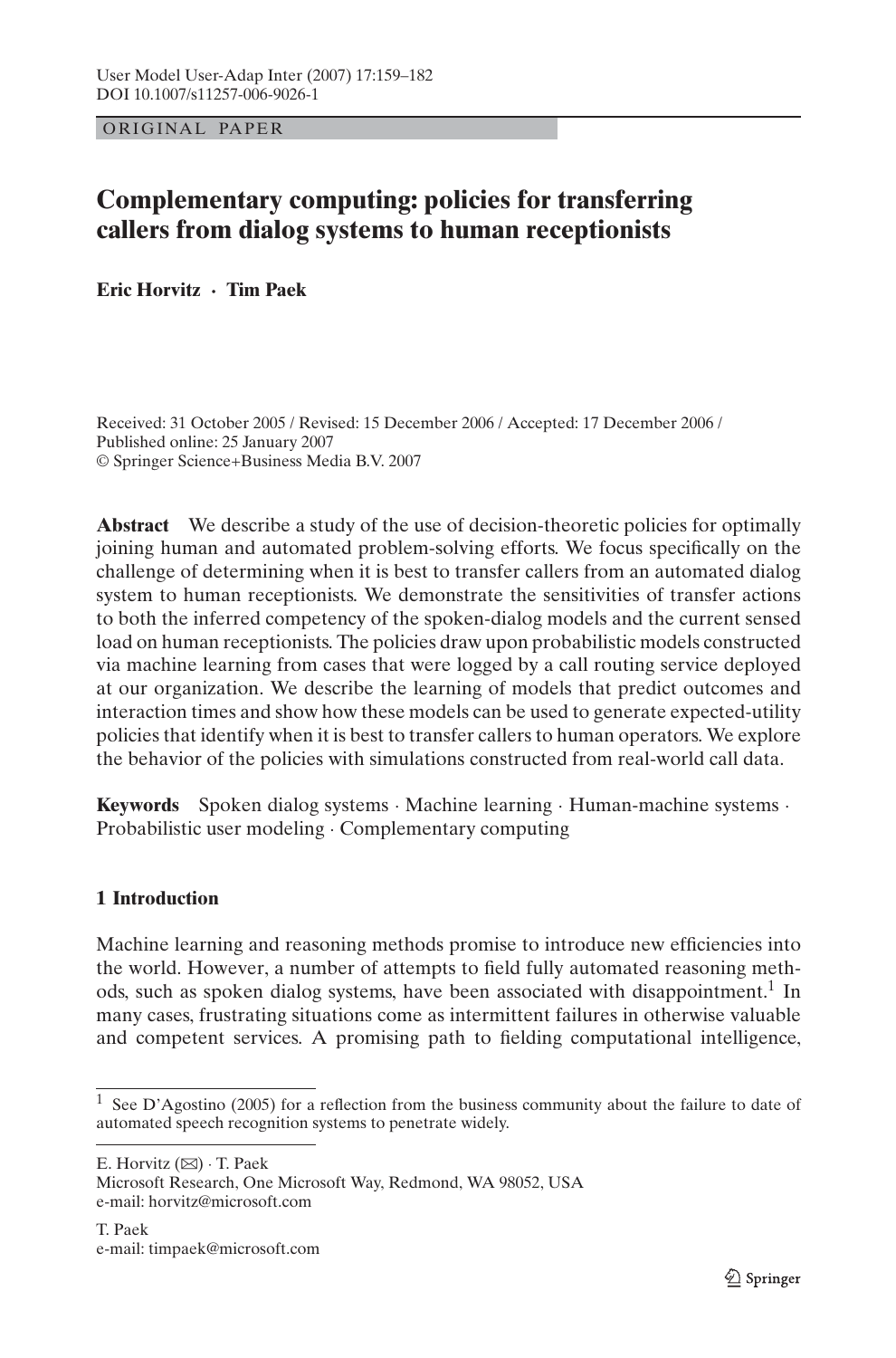even when such methods are not fully competent, is to exploit statistical methods to identify valuable couplings of human and machine automation—and to bring human effort to bear when such efforts will be most useful in bridging gaps and deficiencies in automated reasoning. We refer to methods that mesh together the intelligences of reasoning systems and people via explicit policies about when and how to engage people as *complementary-computing*. Although automated systems are often designed to default to human service providers when failures occur, complementary-computing is more than a back-off strategy. It considers the most efficacious way to leverage both human and machine resources, allowing for the possibility that some callers may not even encounter the automated system at all.

The importance of developing computing solutions that are designed to complement human intelligence and resources has been highlighted in the past within the realm of personal computing (Hearst 1999; Horvitz 1999). Methods that attempt to interleave the efforts of people and machines at multiple places during a dialog or problem-solving challenge, including situations that involve fast-paced shifts of contribution, are often referred to as performing *mixed-initiative interaction*. However, while complementary-computing includes activities referred to in typical uses of the phrase *mixed initiative*, it more generally encompasses methods that attempt to optimize how automated reasoning and human resources should be best coupled in the provision of services. The approach includes the identification of ideal patterns of initiative, flows of analysis, and configurations within problem-solving systems composed of both human and computational components. We shall focus in this paper on a class of complementary-computing problems that center on the development of effective principles, and machinery with the ability to understand how and when the skills of people should be called upon to take over or to bolster imperfect automated reasoners to solve a problem at hand.

We report, as a representative analysis and case study, the use of machine learning to enhance the coupling of human receptionists and an automated spoken dialog system for handling calls within the Microsoft Corporation. We focus on the use of machine learning and expected-value decision making to decide when a user's interaction with an automated dialog system should be transferred to a human receptionist. We take the ideal-transfer challenge as an example that alludes to a larger space of opportunities with balancing computational competencies and human resources in the provision of services. In the case of the call transfer challenge, receptionists are drawn from a team of personnel that faces a changing call load, leading to callers waiting in queues with durations that vary from moment to moment. As we shall see, the ideal time to transfer a user to a human operator for assistance depends on the current availability of operators as well as on the probability distributions over the ultimate outcomes and durations of the conversation that is currently in progress.

Rather than building a dialog system from scratch, we explored how machine learning can be used to overlay a decision-theoretic policy for call-transfer on top of a legacy automated dialog system. We learned probabilistic models from a log of real-world cases that predict the ultimate outcomes and the durations of interactions with the legacy dialog system. We show how we can employ the models to generate real-time policies for transferring people interacting with an automated call routing system to a human operator, based on an analysis of a call session as the dialog progresses, and the current load on the staff of human operators. The study highlights the promise of using probabilistic techniques to better mesh human resources with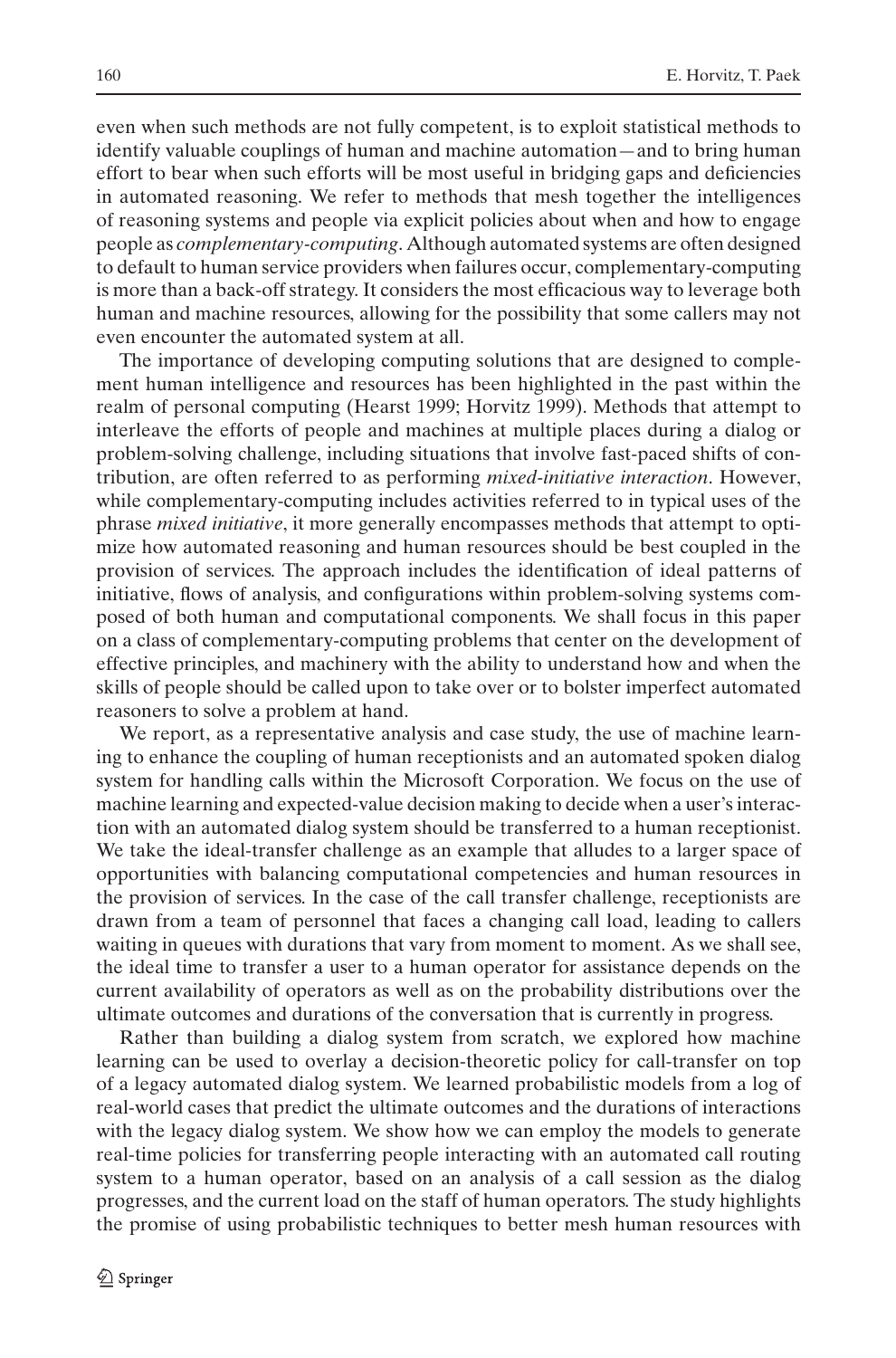automated methods that have competencies and policies that can be characterized via machine learning.

In many real-world applications, the competencies of systems may change with ongoing training or with shifts in the distribution of challenges being seen. Thus, it can be important for such methods to employ ongoing learning about the competency of automated components to optimize the best way to employ computing and human resources. As we shall see, the approach allows for the ongoing re-optimization of the complementary-computing policies as new operators are added to the staff and as the competencies of an automated dialog system change over time. By continuing to collect data about how a dialog system performs, adjustments can be made in the transfer policies. For example, the speech recognition component of the dialog system might be enhanced, such as through the integration of an updated language model associated with greater recognition accuracies for some or all situations. The speech recognizer's accuracy may also degrade over time. This was the case for the system deployed at our organization. The recognition accuracy for names of people at the company was dropping for a period of time with the churn of people at the organization. When the system was initially fielded, experts were employed to tune the acoustic model of the recognition system, and to provide hints to the system about the common pronunciations of first and last names for a large number of employees at the company. However, such manual tuning effort was not regularly performed. System operators noticed that recognition rates would drop during lulls in the maintenance of the acoustic models, as employees left the company and new employees were hired.

The methodology we describe adapts in an elegant manner to changes in the competencies of the core speech recognition component of the automated dialog system. Thus, the system can take into consideration the changing competency of the speech recognition component, shifting gracefully depending on the most recent analysis of the recognizer's accuracy in different situations.

#### **2 A status-quo call handling system**

Organizations have been turning away from touch-tone routing systems for call routing, and have been turning to automated dialog systems that employ speech recognition and natural language processing to assist users. There is evidence that such a policy is warranted, based on studies of callers' reactions to touch-tone routing (Tatchell 1996). Dialog systems utilize automatic speech recognition (ASR) to facilitate requests in natural language, which customers appear to favor over touch-tone menus (Suhm et al. 2002).

For several years at the Microsoft Corporation, an automated dialog and call routing system named *VoiceDialer* has fielded all internal directory assistance calls. Using speech recognition, VoiceDialer attempts to uniquely identify one of over twenty thousand name entries in the company's global address book. In building telephony applications for task-oriented domains, system designers can choose from a wide array of approaches to dialog representation, such as finite state controllers, slot-filling templates, and rule-based models (Biermann et al. 2005). The dialog flow for the VoiceDialer legacy system was fully specified by a finite state controller. Although we centered our studies on this specific dialog system, we point out that the overall approach of applying expected-value decision making to identify complementary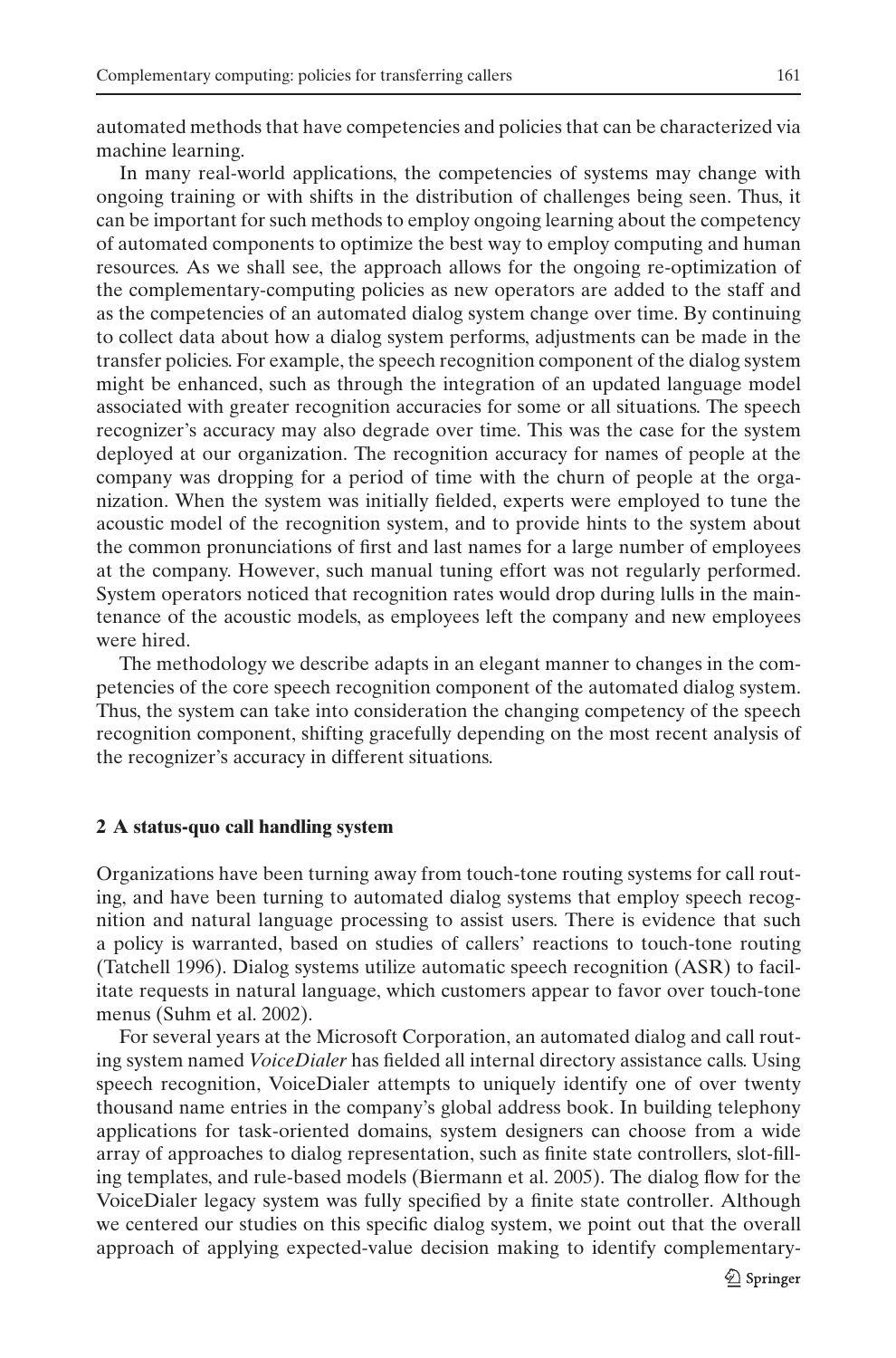computing solutions is agnostic about the underlying dialog representation. System designers can choose a dialog representation that best characterizes their domain and still employ the methods we describe to consider the costs and benefits of transferring control to human operators.

To assess the overall performance of the system, we obtained over 250 megabytes of data logs covering a period of roughly 1 year. The log contained approximately 60,000 transcriptions of individual sessions with VoiceDialer, capturing key system and caller actions for each call. We have performed machine learning on the logs of sessions to build models that can predict outcomes and durations of interactions. The distinct outcomes and respective prevalencies are as follows:

- Success: The system eventually recognizes the name spoken by the caller as a name in the directory and transfers the call to that person (45%).
- Operator transfer-name unavailable: The system infers that the person requested is not in the directory, and routes the call to an operator (6%).
- Operator transfer-maximum mistakes: The system reaches the maximum number of allowed mistakes, and routes the call to an operator (12%).
- Operator request: The user requests assistance by pressing  $(0, \#, \text{ or }^*')$  (25%).
- Hang up: The user simply hangs up during the session (13%).

For the legacy policy in force in the VoiceDialer system, sessions with the automated dialog system are allowed to progress for at most four steps or until a maximum tolerated number of mistakes is reached. If we examine the cases where callers engage the system to completion, removing from consideration the 38% of cases where a user either hangs up or requests an operator, we find that the VoiceDialer system has a success rate of only 66%.

We shall focus on the use of probabilistic machine learning and decision analysis to identify ideal actions with regard to the best time to transfer a call to a human operator. As we shall see, the policy takes into consideration the real-time stream of evidence, gathered by the automated dialog system over the course of a call session, and the current load on a team of human operators. The analysis highlights the promise of integrating, in a graceful manner, human and computational intelligence in the form of dynamic decision policies that take into consideration the changing evidence about the progression of interactions with an automated dialog system, and potentially fast-paced changes in load on human operators. Over longer periods of time in the course of the evolution of technology, the approach provides a means for ideally harnessing automated dialog systems as their competency grows with improvements in the underlying recognition technologies—or diminishes with the increasing size or scope of the problems faced.

## <span id="page-3-0"></span>**3 Policies for transfer from machine to human operators**

To highlight key concepts, we shall focus on a time-centric utility model for guiding the construction of policies for transferring a caller from the automated dialog system to a human operator. With this preference model, we consider time as a measure of cost, and examine methods for minimizing the time required for the appropriate routing of a call. That is, we assume that the utility of a call-handling action is captured by the total time required for a caller to be routed to a target telephone number, and we consider situations where callers attempt to work with the automated dialog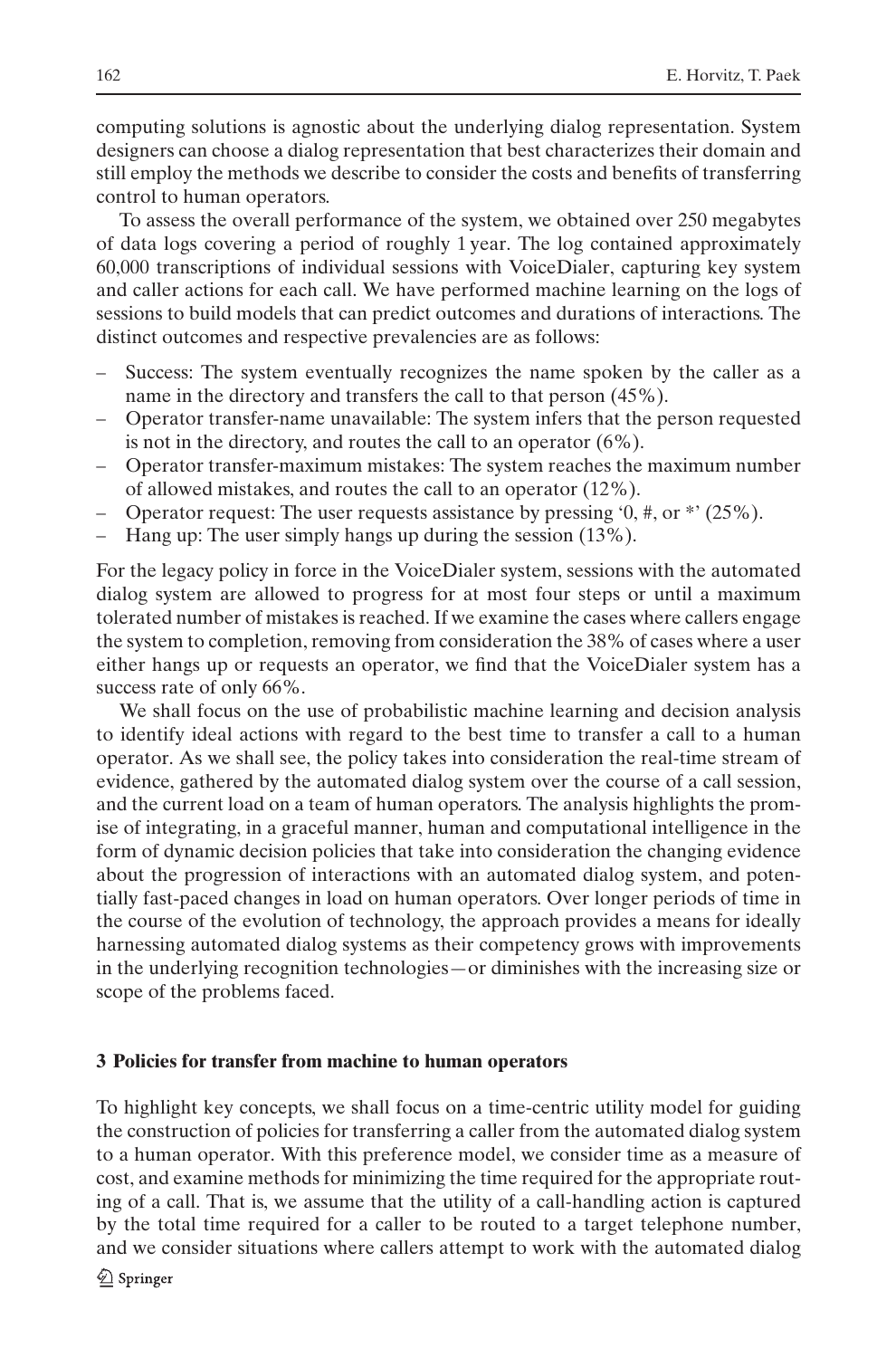system or request routing to an operator, rather than hanging up. We will explore a more detailed utility model in Sect. [6,](#page-14-0) and introduce there a consideration of such real-world issues as frustration with dialog errors, with the time spent in a quiet queue waiting for human attention, and the cost to a business of losing customers via people hanging up in frustration (Paek and Horvitz 2004).

In our approach to complementary-computing for a system composed of an automated dialog system and human operators, we employ machine learning to build models that predict the ultimate outcomes of a session. We consider inferences about the outcomes and durations of interactions over sessions as key building blocks of decision-theoretic call-transfer policies. We seek to develop predictive models that can be applied anytime in a call session, and report, based on observations seen so far, the probability distribution over the outcomes and overall durations of the interaction. Such models could provide predictions at each step of a dialog, via an analysis of observations gathered up to the current time during the interaction.

We use  $p(H|E, \xi)$  as the probability distribution over the ultimate outcomes *H* of an interaction with an automated dialog system for call handling, given observational evidence *E* and background information,  $\xi$ . We wish to learn models that can be used to infer the likelihoods of different outcomes and the expected duration of the interactions, conditioned on the outcomes at hand. The expected duration of a caller's interaction with the automated portion of the call handling,  $t^a$ , based on an observed stream of evidence is,

$$
t^{a} = \sum_{i} p(H_{i}|E,\xi) \int_{t} p(t|H_{i},E,\xi) t \, \mathrm{d}t. \tag{1}
$$

<span id="page-4-0"></span>That is, to compute the expected time of a caller's session with the automated dialog system at any point in a dialog with the automated system, we consider the expected duration of the session conditioned on each ultimate outcome  $H_i$  of the session and weight these times by the likelihood of each outcome. We integrate over time to compute of the mean time expected for the interaction with the automated dialog system until an outcome is reached, conditioned on the occurrence of each outcome,  $H_i$ . For simplicity, we shall rewrite this mean time as  $\langle t | H_i \rangle$ , which we refer to as the *mean conditional time* for each outcome state. Rewriting [\(1\)](#page-4-0) with mean conditional times  $\langle t | H_i \rangle$ , we have

$$
t^{a} = \sum_{i} p(H_{i}|E,\xi)\langle t|H_{i}\rangle. \tag{2}
$$

<span id="page-4-1"></span>We now focus on learning predictive models that provide the probabilities of different outcomes, as well as the expected durations of the remaining times of interaction, conditioned on observations gleaned from the history of the dialog session at hand and the wait time for an operator. We will apply these probabilistic models to generate policies that drive real-time decisions about transferring the user from the automated spoken dialog system to a human operator.

Let us consider the experience with continuing to engage the status-quo automated dialog system. Callers who choose to work with the automated dialog system, versus hanging up in frustration, will eventually either be provided with the information they need from the automated system, take the initiative to transfer themselves to an operator manually (if they understand how to engage the system with touchtone commands), or be transferred automatically to an operator.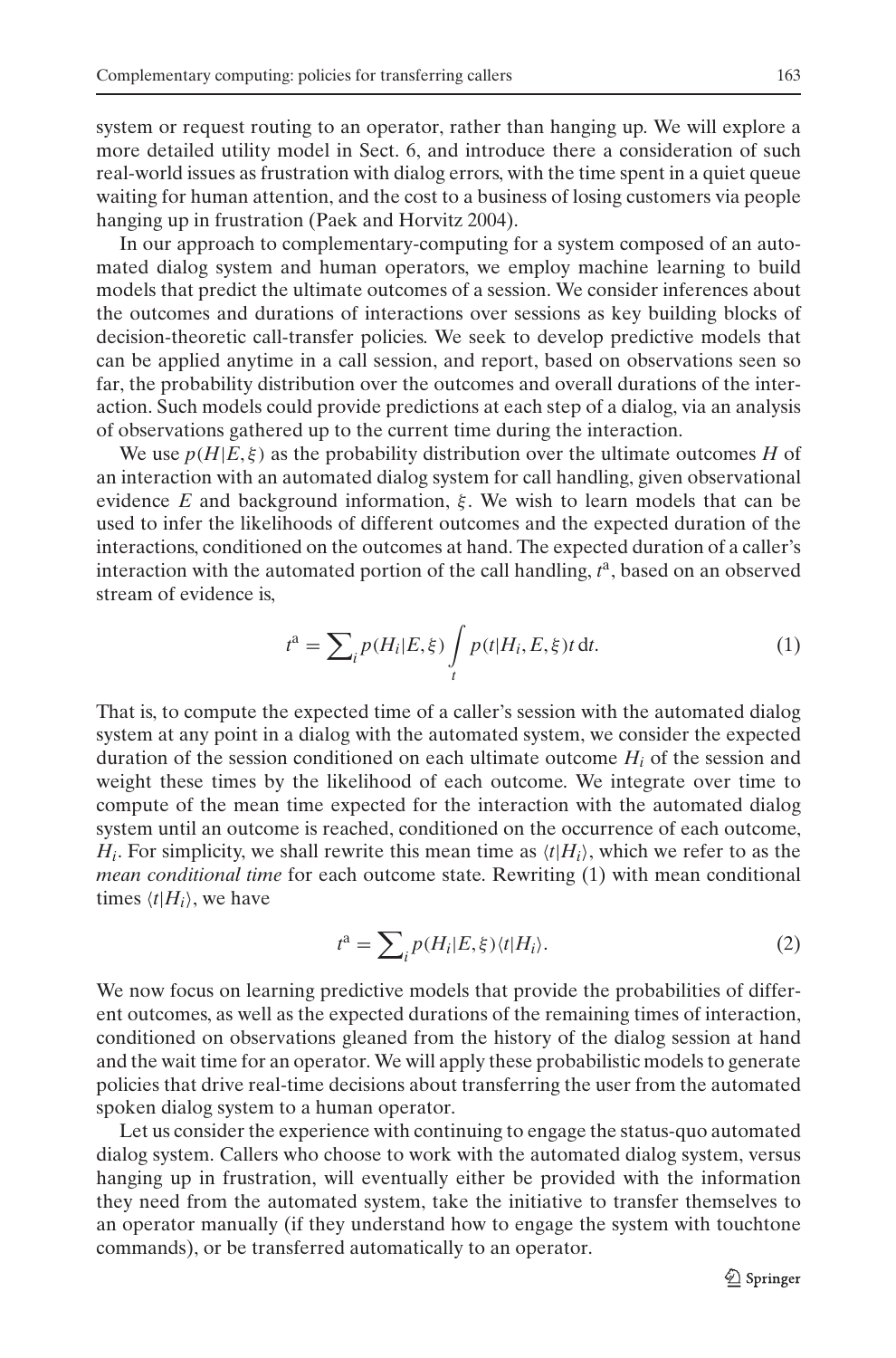We will consider the total expected time required to receive routing assistance as including both the time required for the automated component and the wait for an operator, should a transfer to an operator occur. We can decompose outcomes into situations that lead eventually to a transfer to an operator,  $H<sup>o</sup>$ , and those that are eventually successful via automation without any operator attention,  $H^a$ . Beyond the time  $t^a$  working with the automated dialog system, we also consider the expected duration of time  $t^{\circ}$  that a caller will spend in a queue waiting for a human operator and then being assisted by an operator, should the caller be transferred to a human operator for assistance. The mean wait time for an operator can be sensed directly at any moment by monitoring queues in a call center. We will assume that an operator can relay immediate, accurate assistance to the user.

Putting everything together, the total expected time associated with engaging the legacy system call routing system, *t* a,o, is

$$
t^{a,0} = \sum_{i} p(H_i^0 | E, \xi) (\langle t | H_i^0 \rangle + t^0) + \sum_{i} p(H_i^a | E, \xi) \langle t | H_i^a \rangle.
$$
 (3)

<span id="page-5-0"></span>That is, the total time for the interaction with the status-quo system is the expected time required by the automated and potential human-assisted aspects of the call-handling session, in cases where people are routed to human operators with the legacy system.

Let us now dive deeper into the machine learning and reasoning to infer ideal call-handling policies for minimizing the expected time for the interaction with the combined human—computer call-handling system. Rather than rely on the legacy fixed transfer policy, predictive models can provide a continuing stream of forecasts about the total time that is expected to be required with the use of the default policy encoded in a status quo call-handling system. We use such estimates in an ongoing comparison of the expected time until reaching a goal, provided by [\(3\)](#page-5-0), with the expected time after making an immediate, courteous automated transfer into the queue for an operator.

At the crux of computing the expected time for the overall process of call routing, is the construction of models that can provide the probabilities of successful call handling by the automated system and of transfers to human operators, and the conditional expected durations for the different outcomes. Given the availability of inferences about these probabilities, and observations about the current load of operators, we can make decisions about if and when to execute an automated transfer to a human operator.

In operation, we continue to check the load on operators and test to see if the expected time for continuing the automated dialog with the user is greater than the time spent waiting in the queue and then being serviced by a human operator, testing if  $t^{a,0} - t > t^0$ , where *t* is the amount of time already invested in interacting with the system. If the expected wait time at any point in the automated dialog becomes greater than continuing to engage the user with the automated system, we immediately transfer the user to the queue for a human operator. As we are doing point-wise checking, the approach can be viewed as a greedy approximation to a solution invoking a more complex look-ahead strategy.

We note that the transfer policy employed at an organization can change the numbers of people being transferred into a queue, thus influencing the wait times. We have assumed in this section that any single transfer does not influence the wait time significantly in a large-scale system; we simply continue to measure the overall result of a transfer policy across the organization directly via direct inspection of the wait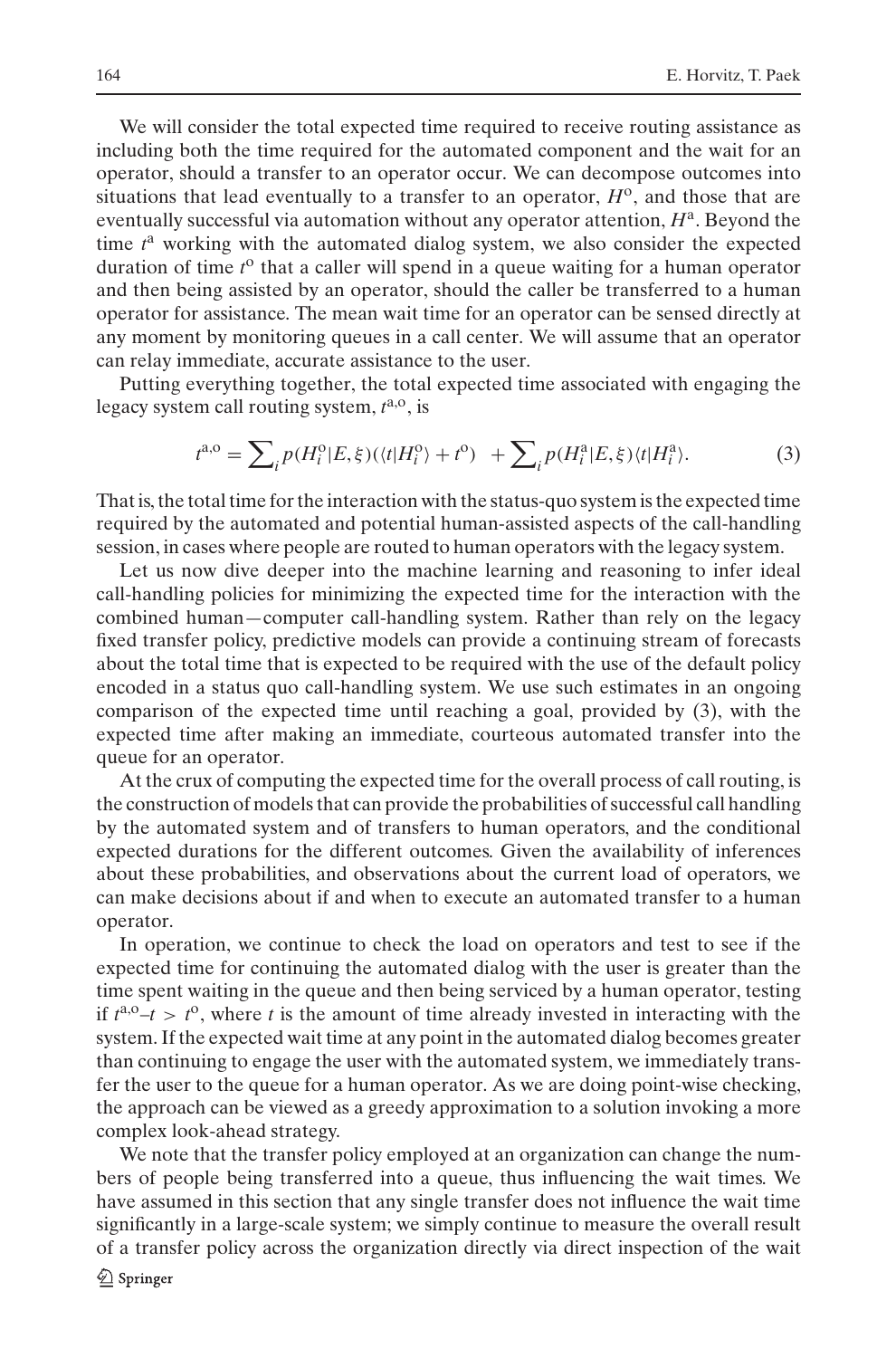time. We could extend this model by including a term that increments the wait time with each transfer. In Sect. [7,](#page-17-0) we will discuss the opportunity for modeling the influence of a transfer policy being executed across a large organization on the overall wait times experienced by people being transferred to operators at different times of day. Such analyses, employing queuing theory for modeling loads on the overall system, promise to be useful for guiding offline decisions about the ideal number of human operators to employ, given the competency of an automated dialog system.

## <span id="page-6-0"></span>**4 Constructing probabilistic models to predict dialog outcomes**

With the goal of developing dynamic ideal transfer policies, we seek to construct probabilistic models from a database of session logs.We wish to harness sets of observations drawn from traces encoding the timing of actions and recognitions associated with a user'sinteraction with VoiceDialer's spoken dialog system.At the core of this challenge is gaining an understanding of the discriminatory power of observations for making inferences about different outcomes, and of session durations for different outcomes.

Let us first consider the observations available for building case libraries for machine learning. Rather than applying special feature-selection methodologies for choosing specific features a priori, we compiled a set of features that we could engineer from the available log data with relative ease, and then sought to identify the most discriminatory features through Bayesian structure learning, as we describe below. The log data includes *n*-best list hypotheses, a list of top candidates identified by the speech recognizer after every caller utterance. A number of the features that we provided to the learning algorithm were derived from these recognition distinctions. The features we used to learn predictive models can be generally classified into four broad categories (see Appendix I for a complete list of all of the features we used to build predictive models):

- System and user actions: *System and user* observations represent all prior actions taken by the system or the user. Such evidence includes the observation that the dialog system asked the user to confirm between its top two guesses of names based on the user's utterance, or to spell the last name of the intended person, and the observation that the user has pressed a touchtone key rather than providing an utterance.
- Session summary evidence: *Session summary* observations summarize the overall statistics of events within the session once it has finished. Such observations include the number of attempts by the user to specify the name of the person being sought, the number of *n*-best lists that were generated by the logging system, and the overall duration of session.
- *N*-best list evidence: *N-best list* observations refer to features output by the speech recognition system including the range of confidence scores assigned by the speech recognition subsystem, the mode of the scores, the maximum consecutive score difference, and the count of the most frequent first/last/full names that appears among the hypotheses. We sought to derive as many speech-related features as possible from the *n*-best list and to conduct feature selection later using our learning procedure for model selection.
- Generalized temporal evidence: *Generalized temporal* features capture trends across the multiple *n*-best lists generated during a dialog, such as whether the top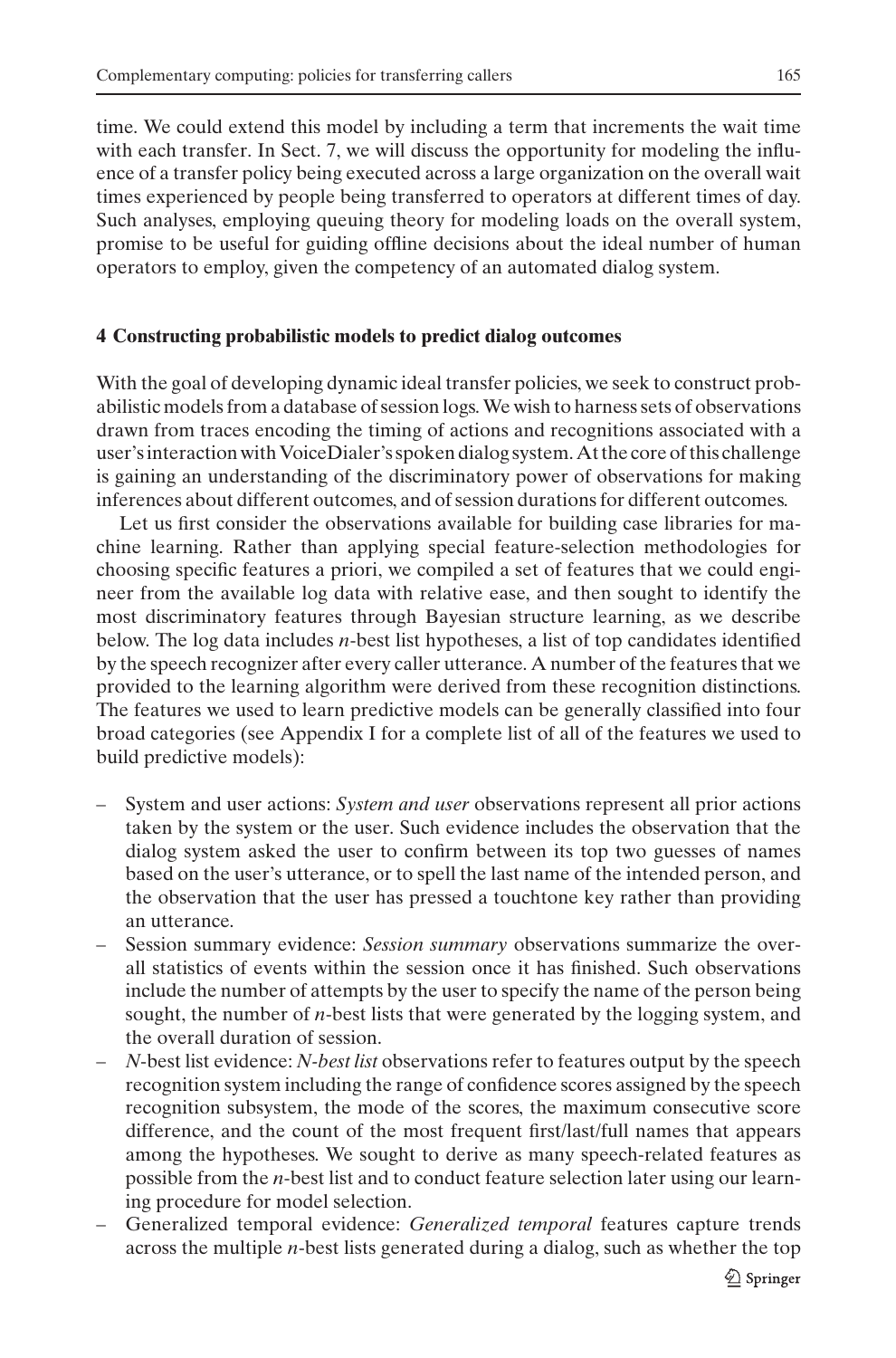name hypothesis is the same between two *n*-best lists or the maximum number of times any name occurs in multiple lists.

We pursued the construction of models that could be used to infer the likelihood that a session with the VoiceDialer system would ultimately handle the whole session successfully, ending in a successful transfer to the right person, or fail to autonomously address the caller's goal. Failures for automated handling includes sessions where (1) the caller is ultimately transferred to an operator by the legacy policy, given a failure to match the name it recognizes; (2) the caller is transferred to the operator after the maximum number of mistakes tolerated by the system has been reached; (3) the user hangs up prematurely, and (4) the user requests an operator via a touchtone command.

We constructed two models for predicting outcome. The first considers all outcomes, including cases where callers disengage via a hang up. A second model, which focused on predictions for engaged callers who stick with the system, was developed for use in studies of the behavior of call-transfer policies based on time-minimization for callers. The engaged model removes consideration of the situation and cases where callers hang up.

We now turn to the learning procedure, the models constructed, and the evaluation methods used to test predictive accuracy. Given the enumerated features, we employed Bayesian structure learning to build Bayesian networks for predicting session outcomes. We used methods developed by Chickering et al. (1997) and by Friedman and Goldszmidt (1996) to construct the models. These methods employ heuristic search over feasible probabilistic dependency models guided by a Bayesian score to rank the candidate models, each represented as a candidate Bayesian network of the set of random variables under consideration, and proposed structure of directed arcs between the nodes. In constructing a Bayesian network, the system builds and explores a search tree where each node represents a Bayesian network with a different dependency structure. Each node generated during the search procedure is assigned a Bayesian score, which is an estimation of the likelihood of the data given the proposed dependency structure.

The Bayesian structure search method we use employs both global and local search. For each variable, the method creates a tree containing a multinomial distribution at each leaf, exploiting the local structure-search methods described in Friedman and Goldszmidt (1996). The method provides a graphical view of the constructed model, enabling us to inspect multiple variables and influences.

We constructed two classes of models from the training data. One class of models predicts the ultimate outcome of a session. The other class predicts the expected duration of an interaction for each ultimate outcome. We constructed a set of distinct Bayesian network models for each class for each step of a dialog with the legacy system, where *steps* refer to places in the dialog where processing of callers' utterances took place. These are points in the dialog associated with the generation of an *n*-best list by the speech recognizer. Based on the configuration of the legacy system, dialog sessions did not last more than four steps.

We employed a tenfold cross-validation methodology for constructing and evaluating the models from a library of cases, where each case includes the outcome, duration, and step-by-step observations made during engagements by a caller with the legacy dialog system. The tenfold cross validation is executed as follows: For each dialog step, we select a set of ten different folds of training and test data from the total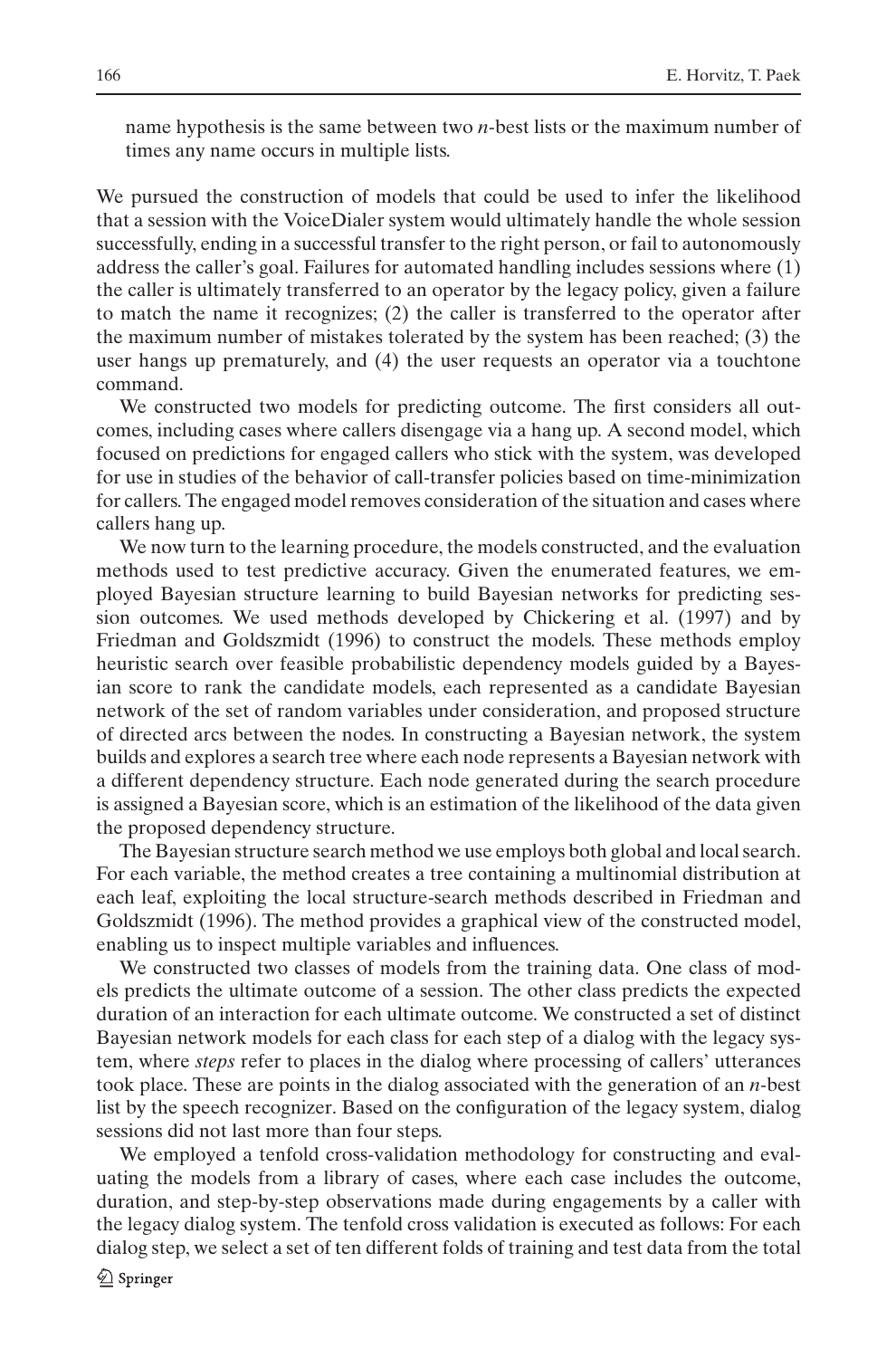|              | Step 1     | Step 2     | Step 3     | Step 4     |
|--------------|------------|------------|------------|------------|
| All          |            |            |            |            |
| Call outcome | 0.86(0.01) | 0.77(0.01) | 0.69(0.02) | 0.81(0.02) |
| Lift         | 0.17(0.01) | 0.15(0.02) | 0.19(0.01) | 0.23(0.04) |
| Engaged      |            |            |            |            |
| Call outcome | 0.90(0.01) | 0.80(0.01) | 0.75(0.02) | 0.82(0.02) |
| Lift         | 0.17(0.01) | 0.13(0.01) | 0.21(0.03) | 0.23(0.04) |

<span id="page-8-0"></span>**Table 1** Classification accuracies and lifts of predictive models for ultimate outcomes by dialog step

number of cases for that step. The folds are selected by randomly segmenting case libraries into ten equal-sized sets of cases. Ten predictive models are constructed for each prediction of interest. The training data for each model is composed of nine of the ten folds. The performance of each learned model is then tested with cases contained in the tenth fold, which had been held out from the training. For predictions of the dialog outcomes, classification accuracies are computed for each of the folds and a mean and standard deviation of the accuracies for the ten folds are reported. We also performed ten fold cross validation for building and testing models of duration at each step, conditioned on different ultimate outcomes. We made sure to manage the folds downstream such that training cases used to build the outcome classification models were not used to test outcomes of the duration models. For predictions of durations, we report results as means and standard deviations in errors in time predicted for the durations of calls versus the actual durations across the ten folds, for each outcome and step.

In summary, we learned predictive models for outcomes and expected durations for each outcome for each of the four maximum tolerated steps of the dialog. We constructed, for each step of the dialog, Bayesian networks that predict the likelihood of each of the ultimate outcomes under consideration. The full outcome model considers five ultimate outcomes and the engaged model considers four outcomes, bypassing consideration of the hang-up cases. We additionally constructed Bayesian networks for predicting the durations conditioned on each of the five ultimate outcome states for each of the four dialog steps. At each step, the probabilistic models perform inference from observations gathered in previous steps of a session, including features seen in the current and all earlier steps.

Table [1](#page-8-0) displays the classification accuracies of predictions by the models that predict the ultimate outcomes of dialog sessions, for both the complete and the engaged models, for each of the four dialog steps. Table [2](#page-9-0) displays the errors in predicted durations for each of the ultimate outcomes, based on observations made in each dialog step. The tables report the means and standard deviations of the accuracies over each of the ten test sets held out during the cross validation. In addition, means and standard deviations are reported on the *lift* associated with each of the predictive models over the respective marginal model. The lift captures the difference in the predictive power of the learned models and the marginal models—classifiers that employ the background statistics for predictions, and select the most likely outcome based on these statistics. For two of the conditional duration outcomes, both occurring in the fourth dialog step, a low number of cases for the hang-up and operator-request cases (37 hang-up cases and 12 user operator request cases, respectively) made performing a tenfold cross-validation inappropriate. For these two outcomes, we performed a single 70/30 split; that is, we trained predictive models for these cases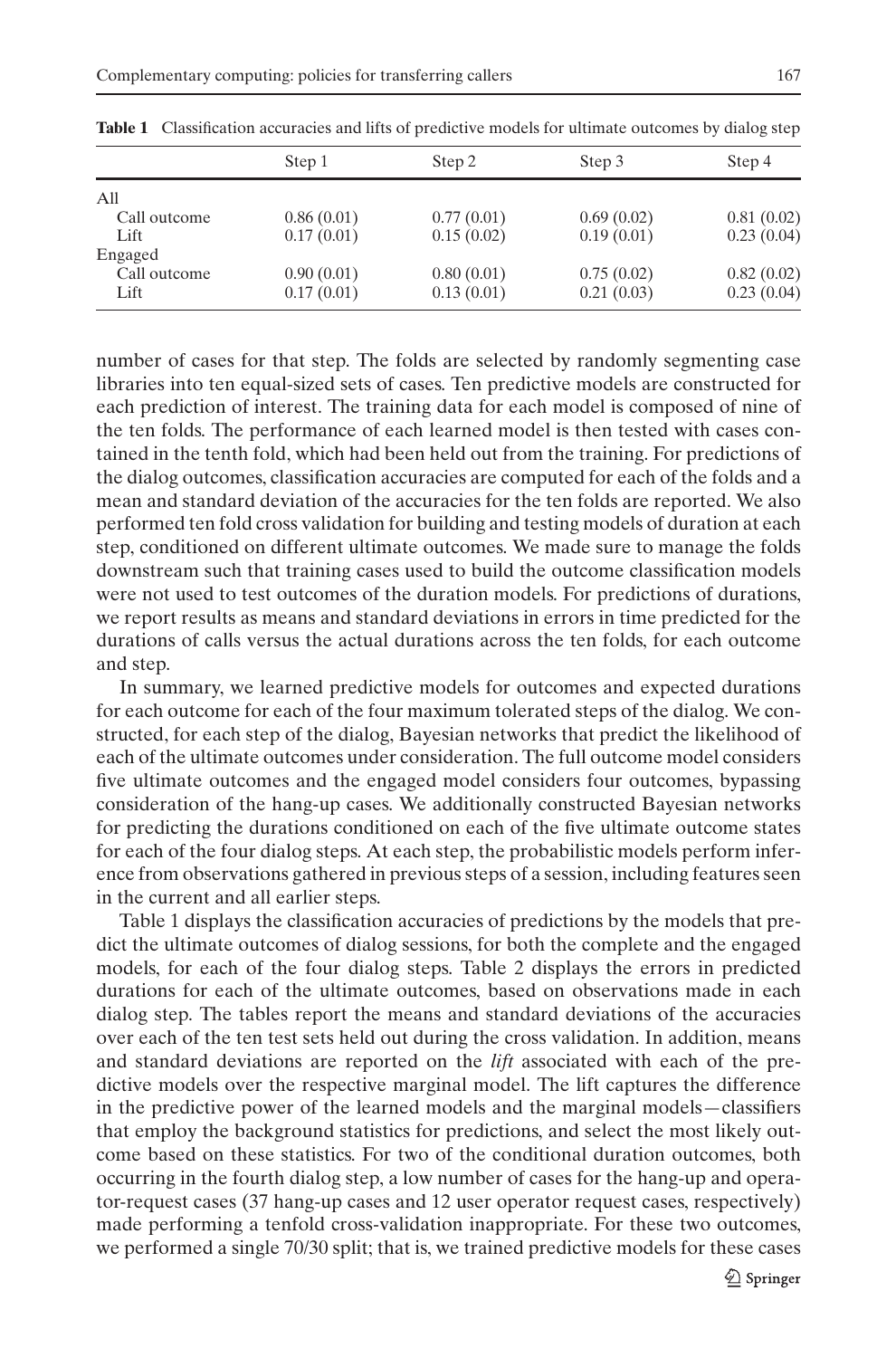<span id="page-9-0"></span>

|                               | Step 1      | Step 2      | Step 3       | Step 4             |
|-------------------------------|-------------|-------------|--------------|--------------------|
| Duration   Automation success |             |             |              |                    |
| Mean error                    | 4.30(0.21)  | 5.17(0.21)  | 6.13(0.30)   | 6.39(0.88)         |
| Lift                          | 9.79(0.32)  | 10.18(0.25) | 9.76(0.44)   | 9.95(1.25)         |
| Duration   Name unrecognized  |             |             |              |                    |
| Mean error                    | 9.78(0.59)  | 9.24(0.41)  | 8.79(0.65)   | 6.40(0.72)         |
| Lift                          | 10.63(0.43) | 10.98(0.61) | 11.40(0.75)  | 13.01(0.66)        |
| Duration   Max errors         |             |             |              |                    |
| Mean error                    | 10.39(0.80) | 12.24(0.97) | 14.54 (2.69) | 14.58(5.51)        |
| Lift                          | 11.31(0.61) | 12.64(1.01) | 13.28(1.55)  | 12.91(2.54)        |
| Duration   Hang up            |             |             |              |                    |
| Mean error                    | 7.37(1.55)  | 8.41 (1.88) | 10.00(5.07)  | 10.38 <sup>a</sup> |
| Lift                          | 8.26(0.89)  | 8.17(0.87)  | 11.06(3.24)  | 0.00               |
| Duration   Operator requested |             |             |              |                    |
| Mean error                    | 5.63(0.84)  | 7.043(1.52) | 9.19(3.03)   | 5.97 <sup>a</sup>  |
| Lift                          | 10.55(0.64) | 7.19(1.18)  | 7.80(2.78)   | 0.00               |

**Table 2** Mean duration errors and lifts of predictive models by dialog step

<sup>a</sup> These outcomes are based on a 70/30 split given a sparcity of cases for the outcomes; see discussion in paper for details.

on 70% of the data and tested on the remaining 30%. As we have a single fold, we do not report a standard deviation on these results. Overall, we saw significant lifts over marginal models in all cases except for the two data-sparse outcomes. We believe that additional data would lead to enhanced predictive power for the two latter outcomes.

Beyond predictions, learning graphical probabilistic models can be used to gain insights into the influences among variables, and the overall sensitivities of predictions to observations. We inspected the Bayesian networks to seek a deeper understanding of the domain. Figures [1](#page-10-0) and [2](#page-10-1) display two of the learned graphical models. Nodes are random variables and arcs represent learned probabilistic dependencies among the variables. Definitions of the model variables are contained in Appendix I.

Figure [1](#page-10-0) shows the Bayesian network learned for predicting the duration of the interaction with VoiceDialer given an ultimate outcome of *successful transfer*, when evaluated at the first step of dialog. We show the model with best performance on test data, drawn from the ten models constructed during the cross-validation procedure for this dialog step. Variables showing significant influence for this model include the greatest difference in confidence scores between any two name hypotheses (greatestConsecDi), the duration of the interaction so far (latency), number of name attempts detected so far (numOfNameAttempt), the time of day that the log was recorded (reco\_date), and various statistics generated from the *n*-best list generated by the speech recognition system. The latter include such statistics as the arithmetic mean of all the confidence scores in the first recognition (arith\_mean\_1) and the kurtosis of the score distribution (kurtosis\_1). Figure [2](#page-10-1) displays the graphical structure of the best performing model at the first step of a dialog for predicting the ultimate outcome of the dialog session. This model was selected from the ten models learned for this dialog step as part of cross validation process. As highlighted in the figure, similar features have influence in the prediction of the long-term outcomes of dialog sessions.

As for some general reflections about the learned Bayesian networks, we found that the graphical models showed that inferences about the durations and the ultimate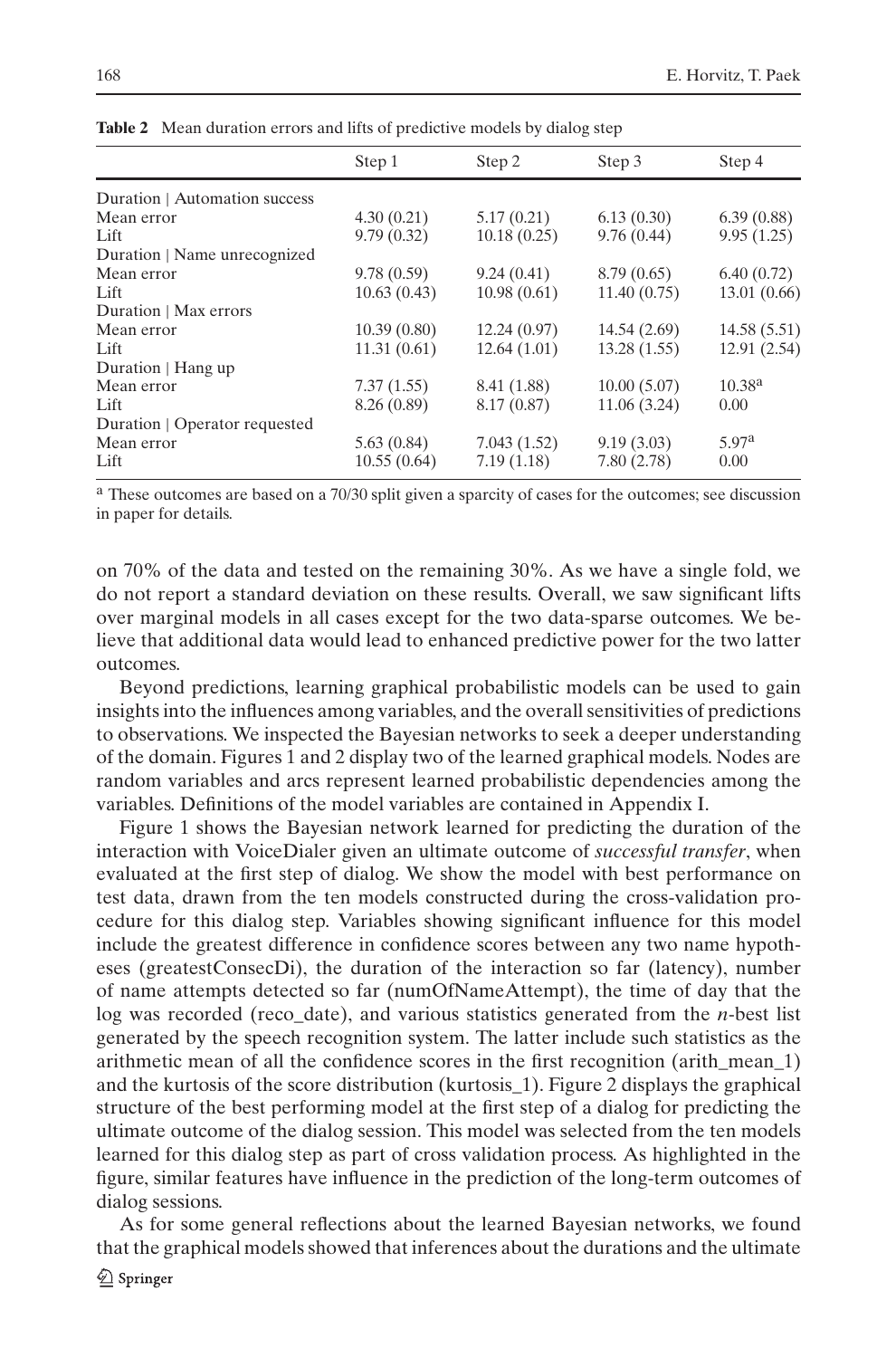

<span id="page-10-0"></span>**Fig. 1** Graphical model learned from logged training data for predicting duration of interaction with a dialog system, conditioned on the ultimate outcome being a successful transfer. Variables directly influencing the *duration* variable are highlighted with shaded fill



<span id="page-10-1"></span>**Fig. 2** Graphical model learned from logged training data for predicting the ultimate outcome of an interaction with a dialog system. Variables directly influencing the *outcome* variable are highlighted with shaded fill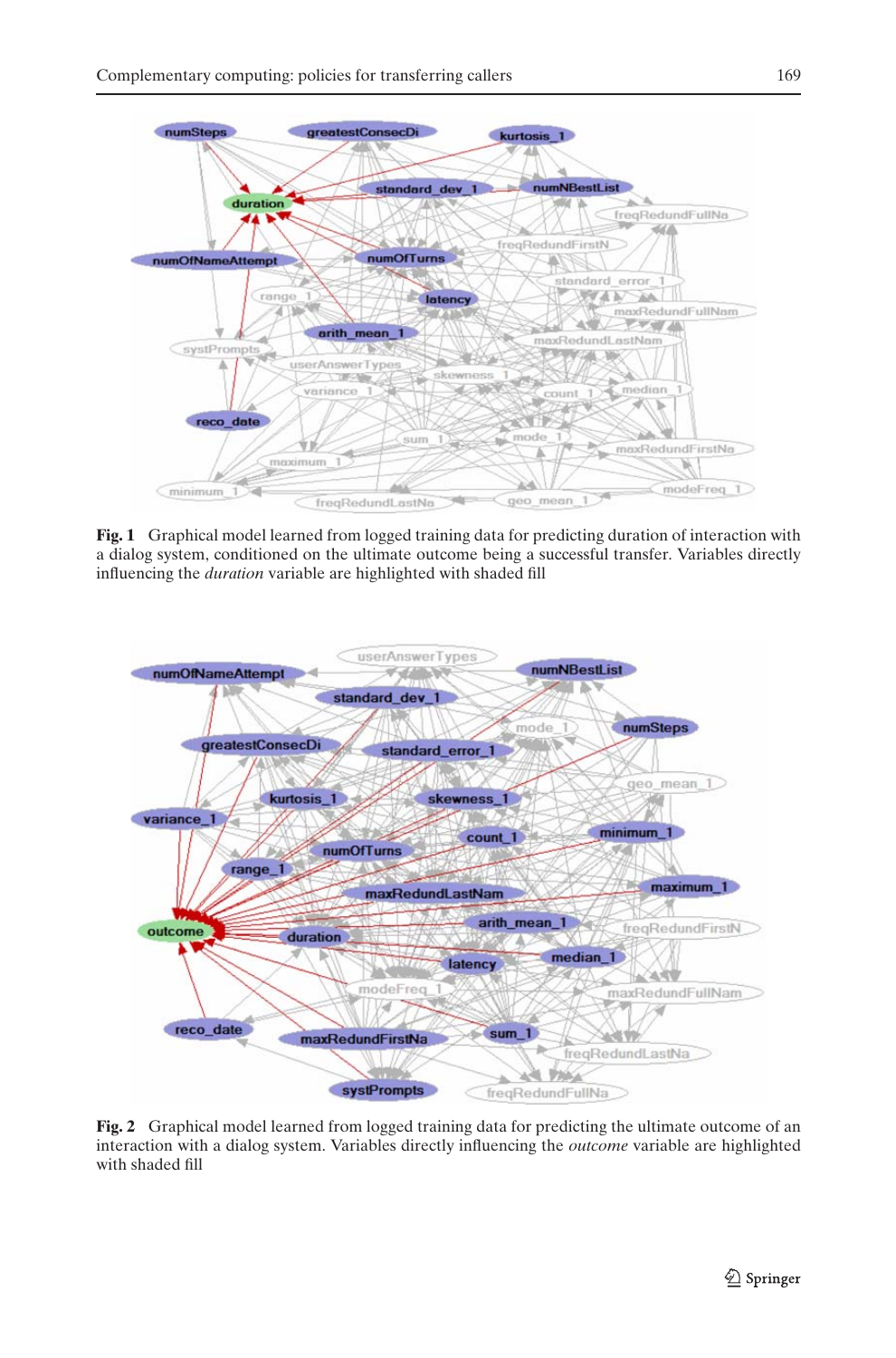outcomes of sessions are are influenced by observations drawn from multiple classes of evidence. We found that generalized temporal features, such as the maximum number of times a first or last name identified during the first dialog turn appears in successive turns, tend to have discriminatory power. Other influential observations include subtle characteristics of the distribution of confidence scores reported by the VoiceDialer's speech recognition system such as the skewness and kurtosis of the distributions of these scores. We also found that the number and nature of relevant features for predicting outcomes and durations differed depending on the dialog step.

#### **5 Exploration with simulations using real-world cases**

In use, we substitute inferences about the probability distributions over outcomes and durations generated by the learned Bayesian networks into [\(3\)](#page-5-0) and transfer engaged callers to human operators when that transfer is associated with a lower expected time than continuing on with the automated dialog with the legacy system. To test the value of overlaying the decision-theoretic call-transfer policy on the legacy system, we constructed a simulation system. The simulator steps through traces of real-world calls drawn from the test case library, and allows us to explore the influence of using the decision-theoretic policies at different steps. For explorations, we apply models to cases held out from the training of models for each fold of the cross validation.

For each call, we have access to a log that contains timing information as well as the series of recognitions and related statistics of the interaction. We also have the ultimate outcome and duration of the interaction. When exploring the influence of the policies that minimize expected total time, the simulator examines the log of test calls and executes at each step, the appropriate model for ultimate outcome of the interaction, and the set of models for duration conditioned on each outcome—considering the observations available at the dialog step under consideration. That is, at each step, the outcome model is used to compute the probability distribution over the ultimate outcomes of the interaction with the automated dialog system. The four models for duration provide inferences about the durations of the interaction with the system, conditioned on each ultimate outcome. Decisions about the automated transfer are made in accordance with the policy described in Sect. [3](#page-3-0) and can be compared with the legacy outcomes.

As background, Fig. [3](#page-12-0) shows, for the calls in the case library, the portion of callers remaining in the system at each of four steps in the dialog. The figure also shows, at each step, the quantity of callers that manually request operator assistance. Figures [4–](#page-12-1)[6](#page-13-0) display the results of several analyses with the simulator.

Figure [4](#page-12-1) summarizes the results of a study exploring the percentage of sessions that would have been shunted to a human operator by the decision-theoretic policy in advance of callers manually requesting an operator. We consider test cases where callers in reality took a manual action to request a transfer to a human operator somewhere in their call session, and note cases, within and across dialog steps, where the callers would have been routed by the decision-theoretic policy to the operator in advance of their manual action. At each step of call sessions, the simulation computes the expected duration of sessions, by calling predictive models with available evidence to infer probability distributions over outcomes and call durations conditioned on the outcomes. The simulation recommends making a transfer to the operator when this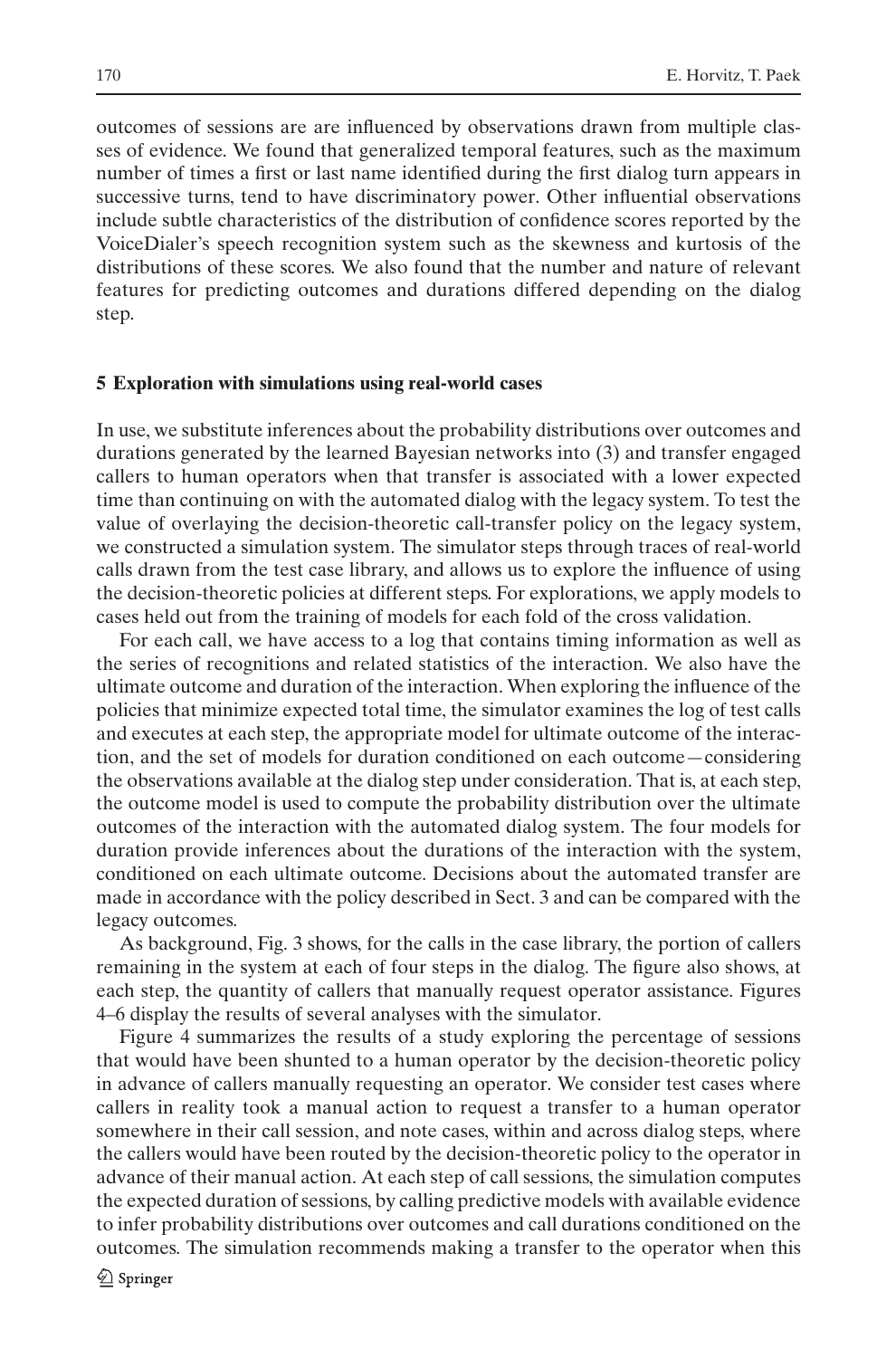

<span id="page-12-0"></span>**Fig. 3** Total numbers of callers staying in legacy system (*black bars*) versus requesting a transfer to an operator (*gray bars*) at each step in the dialog, from case library of logged data



<span id="page-12-1"></span>**Fig. 4** Simulation examining the percentage of callers in the case library who would have been transferred proactively by the decision-theoretic policy as a function of varying the assumed wait time for operator attention. The two curves result from the use of models and corresponding test sets associated with the best and worst folds for predicting ultimate outcome. Means and standard deviations of the savings per call are displayed for different wait times for each fold under consideration

action is associated with a lower overall expected duration. We considered the behavior of the system on the test cases for different assumed waiting times in the queue for operator assistance. Specifically, we note the percentage of callers who would have been transferred proactively for waiting times starting at zero and successively growing by 10 s up to 120 s. For each wait time, we compute the mean decrease in the amount of time per session required to be routed successfully.

To explore the sensitivity of the results to varying the quality of models, we explored the behavior of the decision-theoretic policies within the simulation for the folds associated with the best and worst outcome classification models. Manual transfers were seen in the legacy dialog system for 257 sessions within the test library associated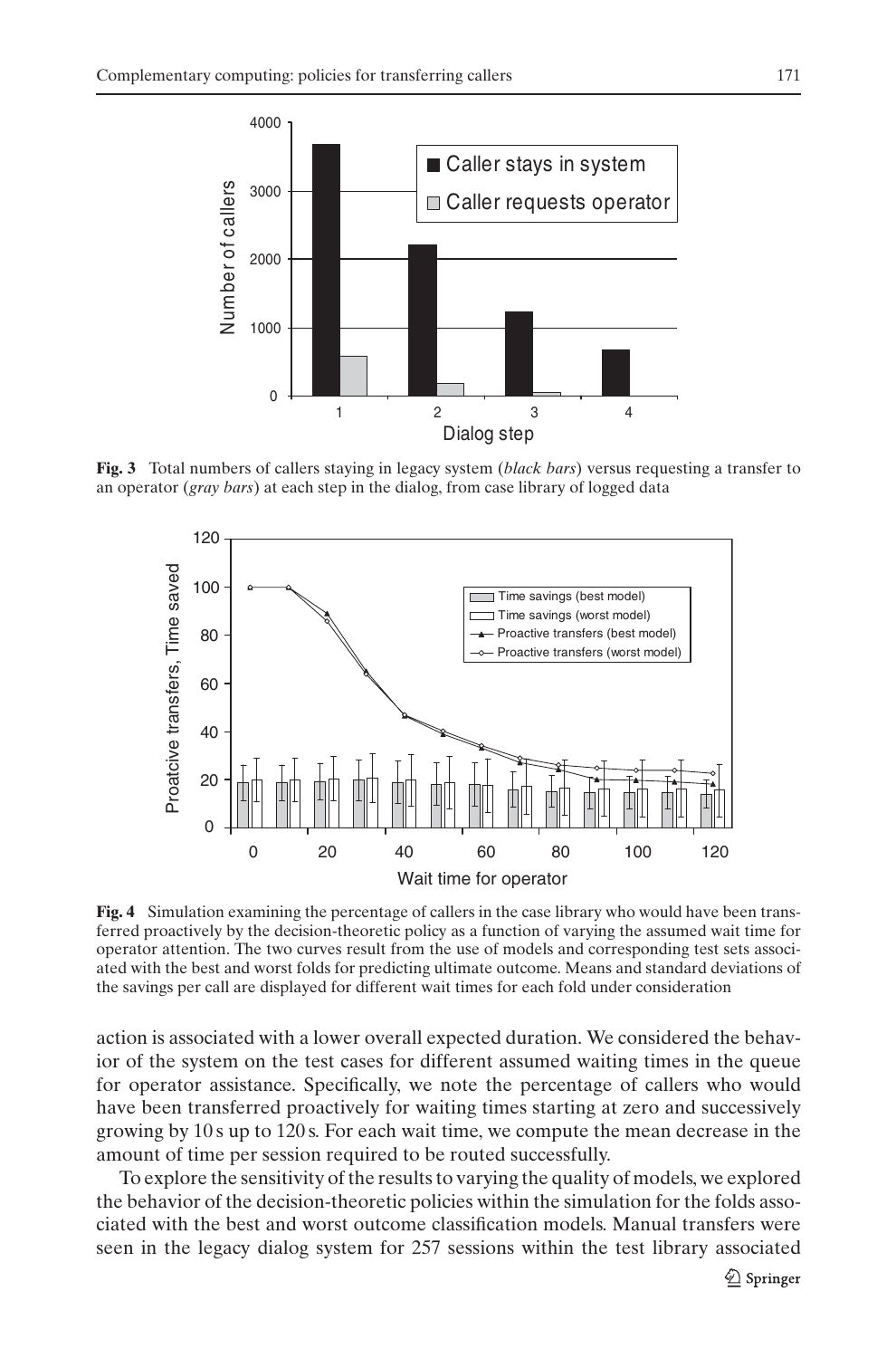

<span id="page-13-1"></span>**Fig. 5** Callers who ultimately received operator assistance in the legacy system who would have been transferred proactively by the expected-time minimization policy as a function of assumed wait time for human assistance. The curves indicate the percentage of callers who would have been transferred to operators in advance of being transferred via a manual request or via automation within the legacy system. The *bars* show the mean savings in time per session



<span id="page-13-0"></span>**Fig. 6** Mean session durations associated with interventions at each step of the dialog system for different assumed waiting times for human assistance. Clusters at each dialog step show mean session durations for the legacy system (*dark bars*) and decision-theoretic policies (*white bars*) for 20, 40, and 60 s waiting times (*left* to *right* in each cluster)

with the best model and for 303 sessions of the test libraries associated with the worst model. Figure [4](#page-12-1) includes, for each set of test cases, the mean and standard deviation of the savings per session for the different waiting times. We found that the percentage of proactive transfers to be similar for the best and worst models and their associated libraries of test cases. For both models, all calls are transferred proactively when waiting time is zero. With increasing wait times for an operator, the percentage of proactive transfers falls in a sigmoid manner. The mean savings for the transferred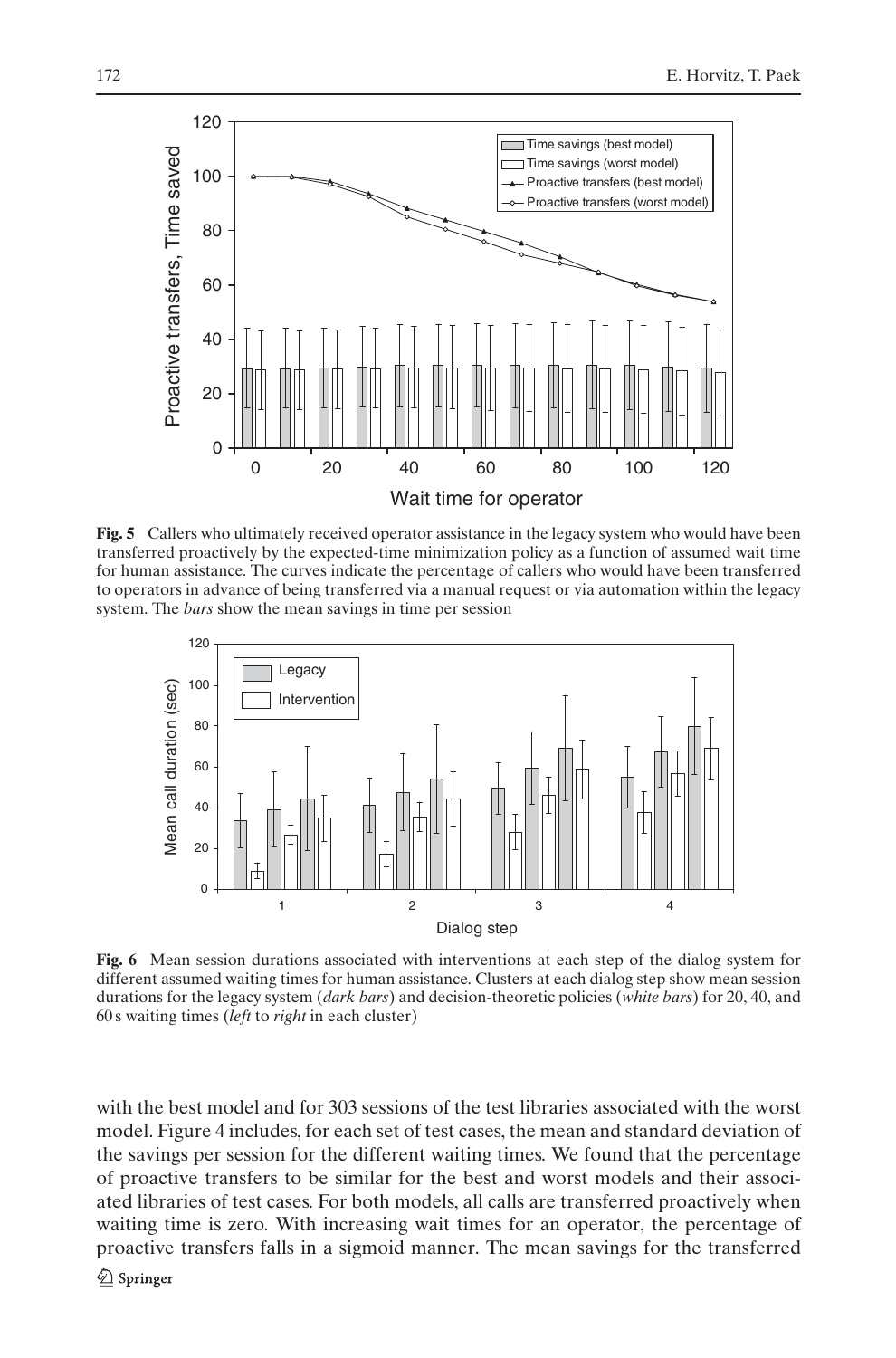calls is similar for the worst and best modes, but we note that the variance around the savings becomes larger with increasing wait times for the less accurate model.

Figure [5](#page-13-1) displays the results of another simulation, exploring proactive transfers coming in advance of *all* transfers to operators within the legacy system. In this simulation, we move beyond consideration of manual requests for operators to consider all transfers to the human operator seen in the legacy system. Paths to the ultimate receipt of operator assistance include [\(1\)](#page-4-0) manual transfers to a human operator, as covered above, and automated transfers by the legacy dialog system that occur when [\(2\)](#page-4-1) the legacy system decides that it has heard correctly and that the requested name is not contained in its lexicon, and [\(3\)](#page-5-0) when the system has reached its maximum tolerated errors. An ultimate routing to an operator was seen in the legacy dialog system for 2,115 sessions within the library for the best model and for 2,217 sessions of the case library for the worst performing model. Figure [5](#page-13-1) shows the changing percentages of proactive transfers to an operator for all of these operator-assistance outcomes. The mean reductions in session times and associated standard deviations achieved for these proactive transfers are also displayed. We note that the fall off in the percentage of callers proactively transferred with increasing waiting times is still sigmoid but is significantly less steep over the range of waiting times plotted. Mean savings in time per session are greater but have higher variance than in the case considering only proactive transfers occurring before manual requests for an operator.

To further probe the behavior of the decision-theoretic policy relative to the legacy system, we explored the value of making interventions with the time-minimization policy at each of the dialog steps for different assumed waiting times. The results of these simulations for wait times of 20, 40, and 60 s are displayed in Fig. [6.](#page-13-0) We note that the interventions are associated with a reduction of the call durations and a tightening of the standard deviations around the mean durations.

The simulations demonstrate the potential value of modifying the legacy system with a utility-directed coupling of the system with human operators. The methods can endow automated dialog systems with the ability to shift more calls to people as human resources become available, and, conversely, of relying more on automation as human resources become scarce—where it becomes increasingly valuable to gamble on the prospect that users might have a successful outcome with the automated system. Such resource-sensitive decision policies, guided by the predictive models and a measure of the monitored current wait time for human assistance, allow for systems of people and automated dialog systems to evolve effectively in light of changing levels of human resources and automated dialog competencies.

#### <span id="page-14-0"></span>**6 Toward more expressive utility models**

For clarity, we have so far investigated concepts in complementary-computing with the use of a straightforward time-minimizing model. A richer preference model takes into consideration a more comprehensive measure of utility. We shall now review a more general handling of utility for guiding the transfer of callers from automated systems to human assistance. The model highlights the potential richness of preference considerations, and can guide future data collection and preference assessment.

In a more general consideration of preferences, we move beyond a consideration of the total time required for achieving a goal, to consider the nature of the interaction steps. In one generalization, we would like to consider the differences in the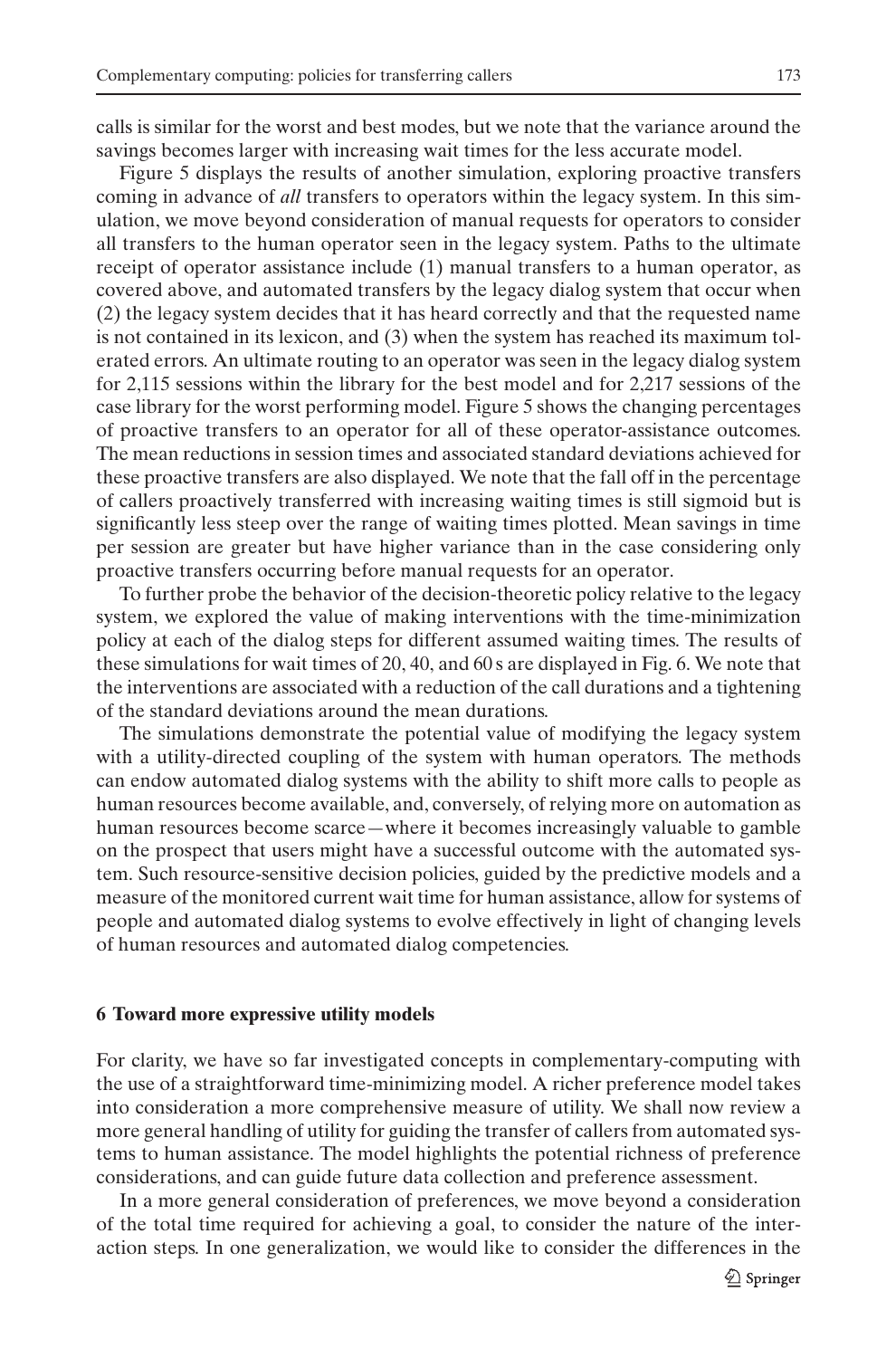cost of time associated with engaging with an automated system versus that of waiting in a queue. The cost of engaging with a dialog system can be influenced greatly by details of the experience. For example, it may be dominated by the number or density of errors over the course of a dialog rather than just the clock time associated with interaction with the automated system. Such factors can be folded into a cost-benefit analysis of routing actions under uncertainty, considering the number and nature of each step in a dialog. Beyond the number of turns and wait times, the utility of an interaction for a caller may be influenced by other subtle factors. For example, callers may simply have a negative emotional reaction to working with an automated system versus a human operator. Also, a more general preference model considers the nature and preferences of the owner or *principal agent* of the decision making of the overall complementary-computing solution. For example, we can consider decision makers at the organizations hosting the automated dialog systems—and employing human receptionists—as the principal agents of the actions, and consider the utilities of the host decision makers, and consider multiple additional economic factors within the overall solution.

In a richer utility model, we move from a general notion of time as a cost function into finer distinctions about a caller's effort and frustration. We distinguish the time that a user engages with an automated dialog system,  $t<sup>E</sup>$ , and the time that the user waits in a queue for a human operator,  $t^W$ . We introduce cost functions,  $C^E$  and  $C^W$ , that map the times of engagement and waiting to dollar values, where  $C^E(t^E)$ describes the dollar value cost with interacting with the automated dialog system and  $C^{W}(t^{W})$  maps the time waiting in a queue for a human operator to a dollar value. Such functions are monotonically increasing and potentially non-linear functions. There is opportunity for working with callers to assess such cost functions. Such assessment might be simplified by the assumption of simple parametric models like linear or sigmoid models. For example, for simplicity, one might attempt to map assessments of the functions into constant rates,  $C^W$  and  $C^E$ , of accruing cost, as dollars per minute. Beyond simple considerations of the cost of time with engaging in a system,  $C^{E}(t^E)$ can be formulated to capture the frustration experienced by callers with errors of recognition and intention. In such a formulation, the function is designed to map a dollar-value cost to the number and nature of errors, and of such statistics as the density of errors over a set of steps. Creating such a function would rely on careful studies of callers' frustration with errors experienced in working with an automated dialog system, including decision-analytic assessments of "willingness to pay" to avoid such experiences.

Moving to other economic considerations, the decision makers hosting an automated dialog system at an organization may have concerns that extend beyond the costs of the interaction to callers. Let us assume that, from the perspective of a decision maker at an organization, the cost of handling a caller with an automated dialog system is the cost of maintaining the automated dialog system, amortized per call,  $C<sup>S</sup>$ , and that a transfer to a human operator costs  $C<sup>o</sup>$  for each call. Also, as the decision maker has some economic goal in having calls handled appropriately, we assess and represent the cost of losing callers via early disconnections via a hang up. We shall refer to this as the cost of disconnection, *C*D.

Considering these factors, we start with a basic expression of utility represented as the expected cost of the complementary-computing solution as follows:

Expected Cost = 
$$
\sum_{i} p(H_i|E,\xi) C_i(H_i).
$$
 (4)

 $\mathcal{Q}$  Springer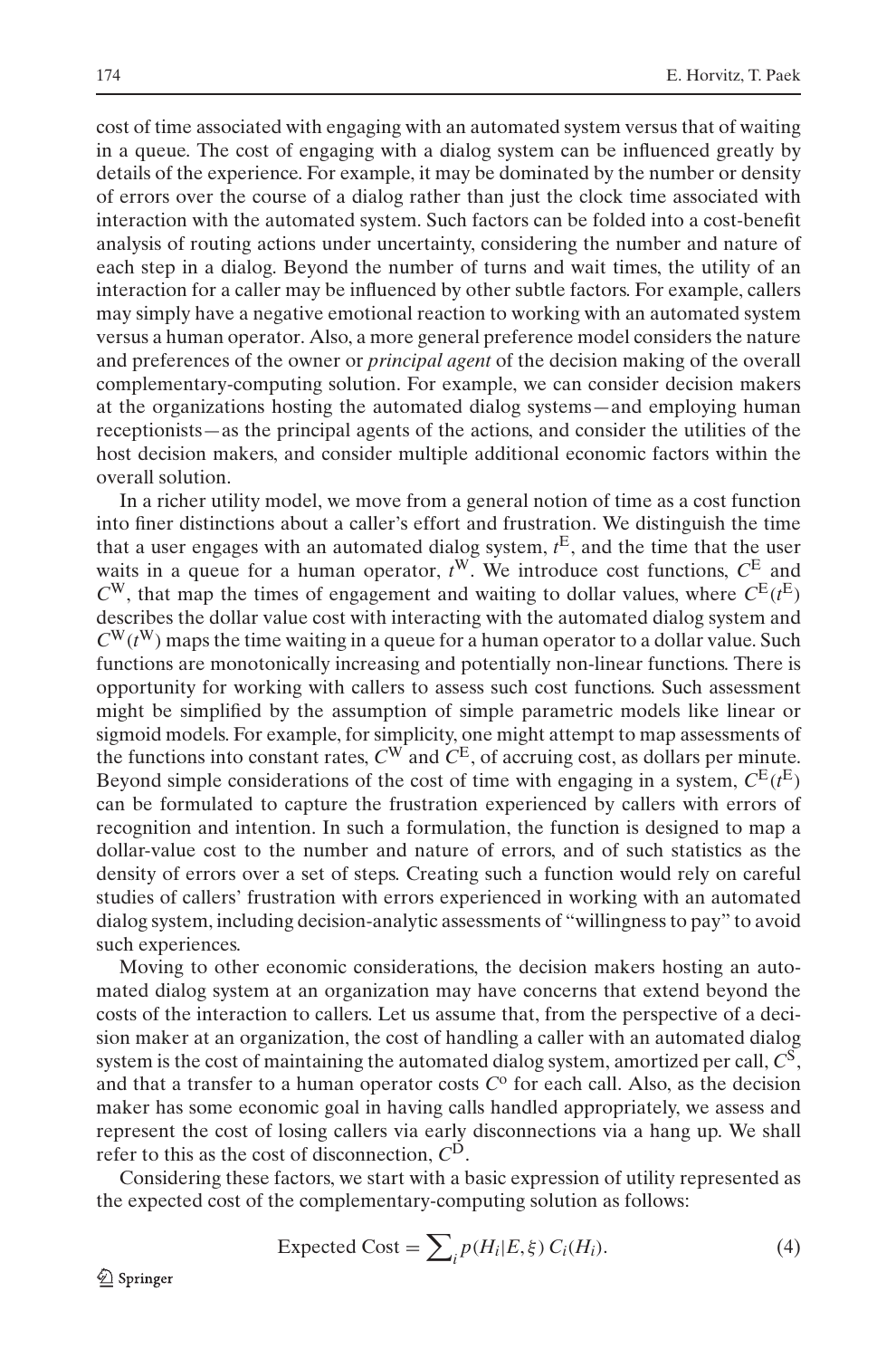That is, the expected cost with using the legacy system is computed as the probability distribution over the ultimate results of sessions, where situations *H* include the ultimate outcomes and durations, and the costs *C* associated with each. Let us further expand this utility model for the spoken dialog problem, by enumerating the outcomes and associated durations, and the costs associated with each of the situations. We consider the following outcomes as separate contributions to the overall cost of a session:

- $H^{\text{A}}$ : Caller has success working with the automated dialog system.
- *H*AO: Caller is transferred from spoken dialog system to human operator and waits until operator is available.
- *H*AOD: Caller is transferred from spoken dialog system to human operator but disconnects before the operator is available.
- $-H<sup>D</sup>$ : Caller hangs up while working with the automated dialog system.

Summarizing the cost considerations, we consider the following terms, accessible as assessments from the principal agent of the decision making of the complementarycomputing system, yielding dollar value costs:

- *C*S: Cost of maintaining the spoken-dialog system (all costs are dollar values)
- $C^{O}$ : Cost of human operator handling a call.
- *C*D: Cost of losing a caller to a premature disconnection via hang up.
- $C^{E}(t^{E})$ : Cost function that maps time engaging with spoken dialog system to a dollar value cost.
- *C*W(*t* <sup>W</sup>): Cost function that maps time waiting in a queue for a human operator to a dollar value cost.
- *W*: The current sensed length of wait in the queue for a human operator.

We generalize mean conditional time to the mean conditional cost of time and use  $\langle C(t)|H\rangle$  to refer to the expected cost associated with an outcome. The mean conditional costs are computed by summing the cost over the time, weighting the costs by the probability of each of the times.

<span id="page-16-0"></span>Putting all of these terms together, we have as the expected utility of the legacy system for handling each call as

Expected Cost

$$
= C^{S} + p(H^{A}|E,\xi) \langle C^{E}(t^{E})|H^{A}\rangle + \sum_{i} p(H_{i}^{A,O}|t^{E},t^{W},E,\xi) \langle \langle C^{E}(t^{E})|H_{i}^{A,O}\rangle + C^{W}(W) + C^{O} \rangle + \sum_{i} p(H_{i}^{A,O,D}|t^{E},t^{W},E,\xi) \langle \langle C^{E}(t^{E})|H_{i}^{A,O}\rangle + \langle C^{W}(t^{W})|H_{i}^{A,O},W\rangle + C^{D} \rangle + p(H^{D}|t^{E},E,\xi) \langle \langle C^{E}(t^{E})|H^{D}\rangle + C^{D} \rangle.
$$
 (5)

Assessments of functions for the costs and the probabilistic models we described in Sect. [4](#page-6-0) can be plugged into this richer equation. The remaining missing predictive models required in the richer utility model (required for the two inner terms of [\(5\)](#page-16-0)) are inferences about the probabilities that callers will hang up as they wait in a queue for an operator, and the probability distribution over the time they will spend waiting in a queue before disconnecting. As indicated in [\(5\)](#page-16-0), these are likely to be functions of the history, and the length of time that they must wait in a queue for the operator.

In decision making, we compare the expected cost associated with the use of the legacy system as computed with [\(5\)](#page-16-0) and the expected cost of making an immediate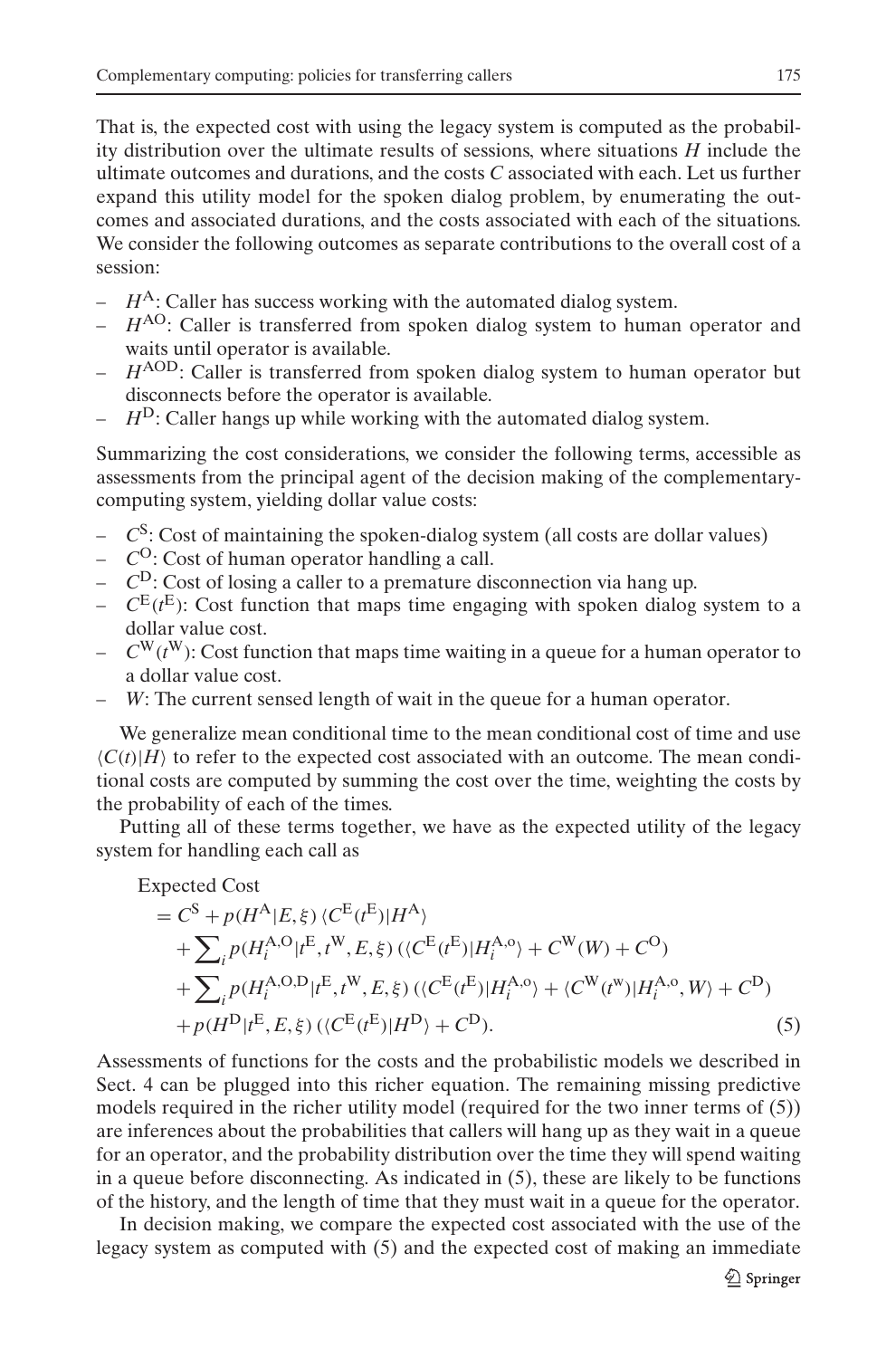transfer to an operator or the queue for the operator if the queue is non-zero. The cost of the session, following such an immediate transfer during the engagement of the user by the automated system is,

Expected Cost = 
$$
C^{E}(t^{E})
$$
 +  $p(\text{Wait}|t^{E}, W)(C^{W}(W) + C^{O})$   
+  $(1 - p(\text{Wait}|t^{E}, W))(\langle C^{W}(t^{W}|t^{E}, W) + C^{O}).$  (6)

As with the use of the simpler time-minimization policy described in Sect. [3,](#page-3-0) we compare the cost of these two policies, and execute a transfer when the expected cost of the immediate transfer is smaller than the expected cost of sticking with the legacy system. This policy is myopic, and thus, may be made more accurately with additional lookahead.

Our discussion of the richer utility model is intended to demonstrate how the basic decision-theoretic policy that we introduced in Sect. [3](#page-3-0) can be expanded to consider additional costs and uncertainties. The particular costs and uncertainties will differ for different applications depending on characteristics of the domain and dialog system, but the principled approach to transferring control from one computational or human resource to another, based on the consideration of evidence and expected-value decision making about the best interleaving of resources, remains the same.

## <span id="page-17-0"></span>**7 Discussion**

We have explored a methodology of collecting evidence from an automated dialog system about competency and progress, learning predictive models, and then using the models, within an expected utility framework, to guide the transfer of control from the automated system to more competent human operators. Key contributions of the methodology include the abstraction of a dialog system into a set of stages and the construction and use of predictive models that leverage observations about progress to infer, at any of the stages, the overall long-term outcomes of the situation, based on evidence that is currently available.

The approach relies on the reduction of complexity via abstraction of a dialog into a representation of the ultimate outcomes and effort required by the user, and the construction of models that predict the outcomes and effort. Complexity is managed by abstracting detailed interactions into stages or key branches of a dialog that capture progress, and the leveraging of sets of features at the stages that provide updates about ultimate outcomes. Such evidence includes indications of successes (e.g., confirmations) versus failures (e.g., repeats, other signs of frustration) to proceed successfully.

We decomposed the dialog of the VoiceDialer system into four stages, representing successive depths in the dialog tree. Each step is associated with a caller's utterance and the associated analysis of the attempted recognition. We found this to be an efficient and useful decomposition of the dialog and logged data for constructing and reasoning with probabilistic models. For our domain, it was straightforward to build models for each depth of the tree, as the maximum depth was four.

We believe that the methodology is applicable to systems that perform more complex dialogs, including dialog systems that seek to fill multiple slots, such as systems designed to book travel plans (Xu and Rudnicky 2000). We are optimistic that similar decompositions can be identified and applied with success in performing predictive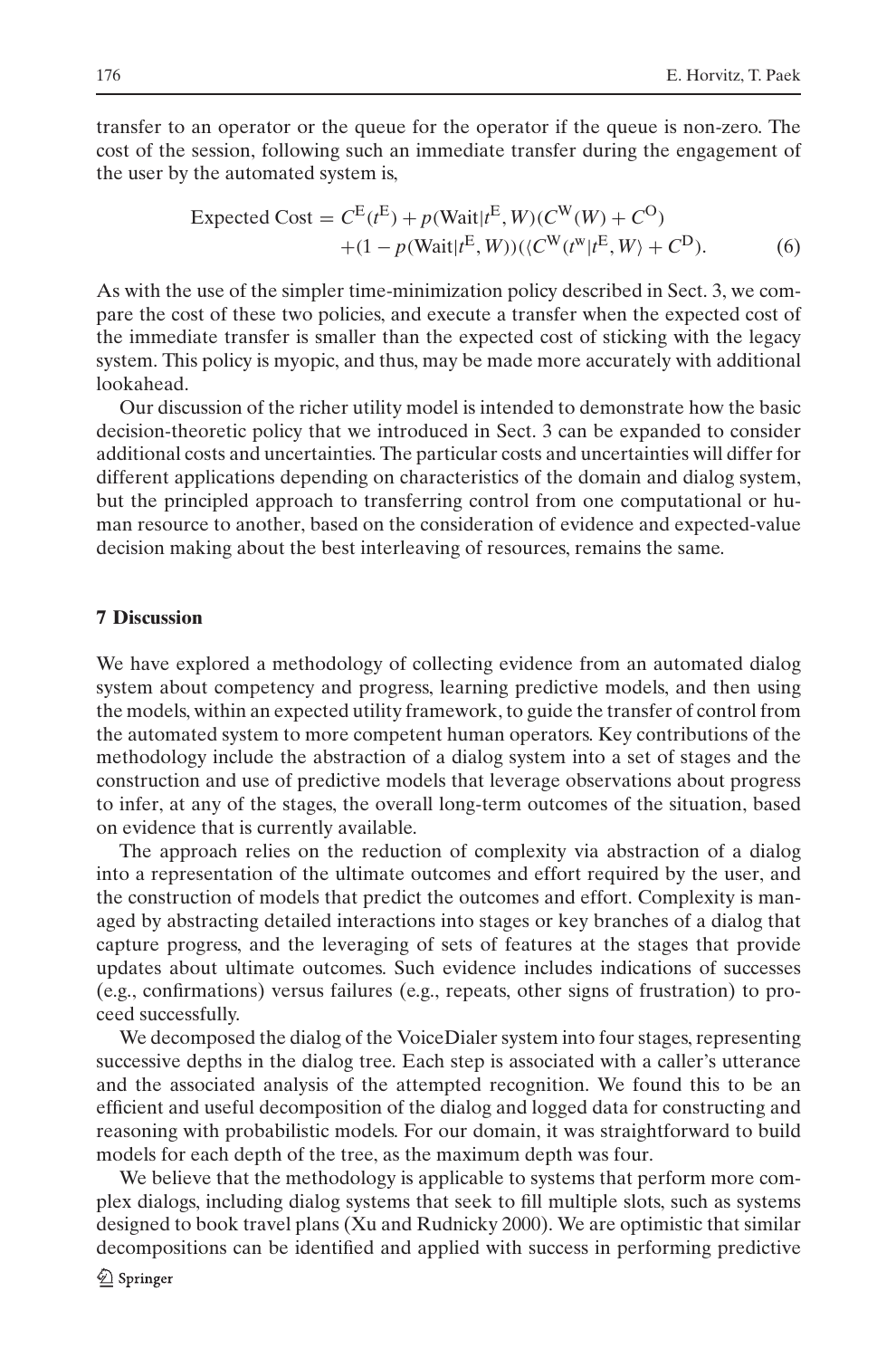modeling in more complex dialog systems. For any dialog system, it is possible to generate a tree of outcomes and durations, where the leaves and nodes of the tree represent system actions. For every node and leaf, statistics can be maintained on how often paths are visited, capturing outcomes where the system reached particular nodes from the root. For more complicated domains, it may be useful to build predictive models in a selective manner, focusing on modeling progress at major branches of the tree—and to access predictions for the models when the system reaches these landmark locations during real-time dialog. The discriminatory power of predicting outcomes and durations of a dialog session with models constructed from data gathered at key branches or stages, will likely depend on the details of the system, domain, and the particular formulation of abstractions of the dialog into landmarks or phases that capture notions of progress through the dialog.

In the work we described, we collected data and constructed predictive models for the ultimate outcomes and durations at successive major steps in the dialog, and also increased the size of the feature space to include distinctions observed in prior steps. The construction of models that predict the ultimate outcome at each step may be unnecessary. We believe that useful predictors about outcome may be constructed by limiting the analysis to the last *n* steps of a dialog at each point in a dialog, or within the set of steps within a well-defined subdialog. Such moving windows of analysis may be combined with more global models that look at densities and burstiness of failures to make progress. We look forward to additional research on the feasibility of using such limited moving windows of analysis.

Our goals were to explore the use in dialog systems of models that can predict the ultimate outcomes of sessions as well as the durations expected before the outcomes are reached and, to investigate how such predictive modeling could be used to guide decisions about transferring calls from automated dialog systems to human operators. We employed a particular form of learning, Bayesian structure search, that centers on the construction of probabilistic graphical models. The method allows us to visually inspect inferred probabilistic relationships among variables. We found that the learning methodology provided useful predictive accuracies in our studies. Other learning methodologies, as well as marginal statistics, could be used in place of the Bayesian structure search in the complementary-computing approach presented here.

We note that we have assumed a challenge from a specific family of complementarycomputing challenges—the class of problems where we seek to introduce automation to reduce the cost of expert human assistance, in a context where humans are considered to have the ability to solve challenges accurately and efficiently and where preliminary automation may be prone to errors. History is rife with examples of the maturation of automation, where early, preliminary solutions that do not perform as well as human experts, evolve into approaches that provide equivalent or even better performance than that associated with human intelligence. Thus, more general approaches to solving complementary-computing problems involve considering the set of resources, including computational agents and groups of experts, and reasoning about the ideal of flow of analysis to solve a challenge.

We note that complementary-computing methods extend beyond real-time decision making about the flow of control in solving problems. We conditioned the analysis of call-transfer policies on a fixed staff of operators and fixed technology, and take as inputs the current wait time for gaining access to human assistance. Moving beyond such a fixed-staff assumption, the policies can be used offline in a design setting to inform decisions about ideal expenditures for personnel and technology. As an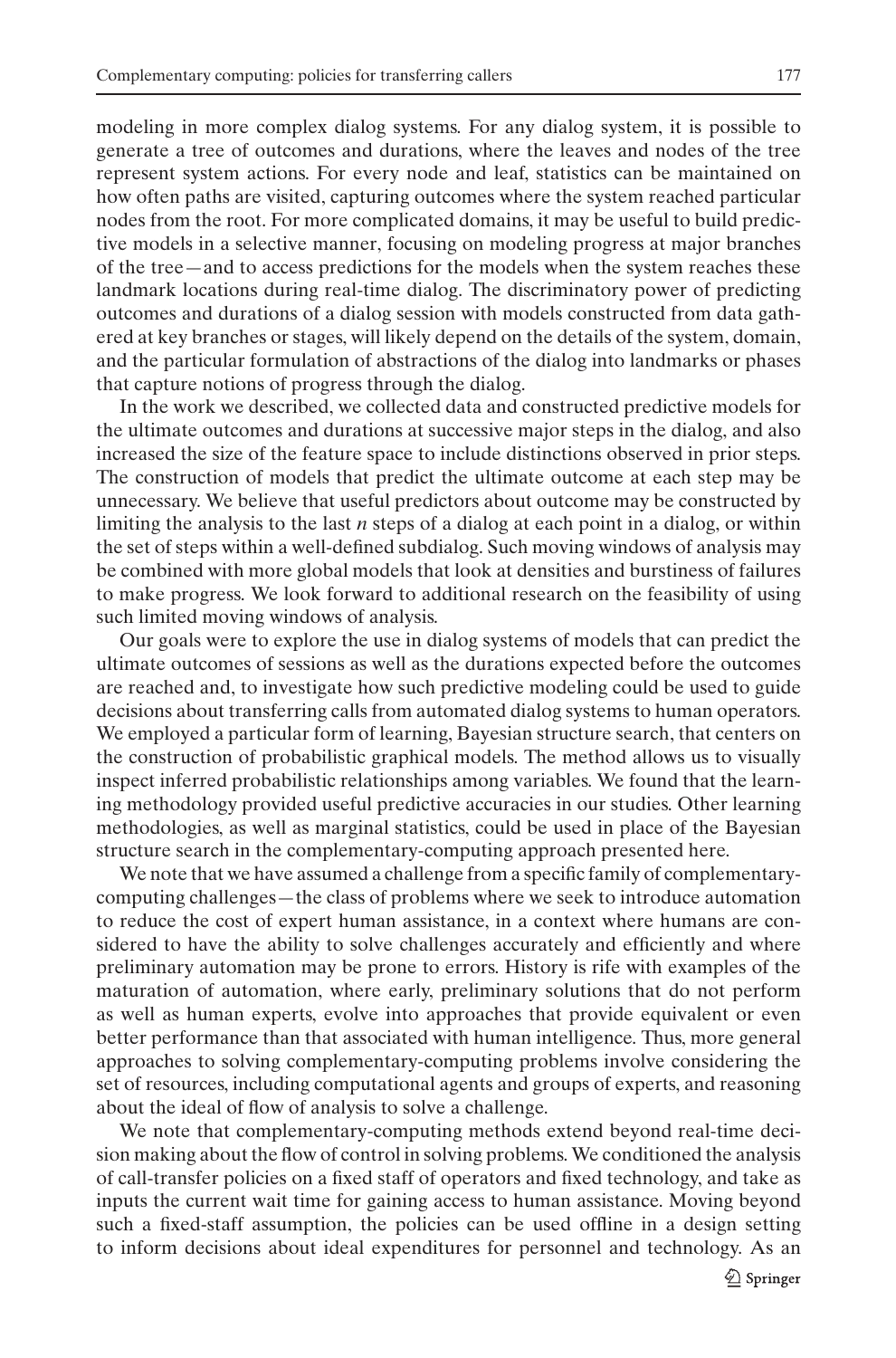example, it is feasible to couple expected-value analyses of ideal couplings of people and computing systems with queue-theoretic simulations that provide estimates of the potential waits for callers to receive assistance from operators (Paek and Horvitz 2004). Simulations with queuing models can elucidate such factors as the influence of a transfer policy and number of operators on the length of queues at peak call times. These simulations can allow decision makers to examine how changing the number of operators on staff or shifting or updating the dialog technology would influence the expected cost of handling calls.

Although simpler, heuristic strategies for joining human and computing resources into effective services might work well in particular cases, we believe that the principled methodology that we have discussed has broad applicability to a spectrum of complementary-computing challenges. We found that the principled approach does not impose a great deal of overhead to implement and execute, and that it can provide insights into the relationships and tradeoffs among key control variables. The decision-theoretic models allow for optimizations that would likely be difficult to discover through experimentation with a few approximate designs.

#### **8 Related research**

Other research teams have explored the use of statistical methods to enhance various aspects of spoken dialog systems. The closest related research centers on studies of methods for predicting potential problems with a user's interactions with a spokendialog system. Most efforts in this realm have focused on identifying when users are experiencing poor speech recognition behavior (Litman et al. 1999). In the TOOT system, decisions to employ alternate dialog strategies, such as whether to tightly direct users versus allowing users to have input or *initiative* in the flow of a dialog, are based on a user's responses. These policies are represented as rules generated from a classification analysis of "good" and "bad" dialogs trained over dialog sessions (Litman and Pan 2002). Unlike the decision-theoretic approach that we have presented, the investigators employed deterministic policies as a function of the output of classifiers.

Models that move beyond identification and predict where problematic situations are likely to occur in a call-handling context have been previously explored within the AT&T *How May I Help You* (HMIHY) system (Langkilde et al. 1999; Walker et al. 2000, 2002). The HMIHY system considered sets of evidence from a speech recognition system, a natural language understanding component, a dialog manager, and sets of hand-labeled features. Classifiers were trained to predict failures before they might occur based on observations available to the system after different steps of a dialog. Our work extends prior efforts in several ways. We also learn and reason explicitly about both outcomes and durations to generate the decision-theoretic call-transfer policies, and we employ statistical modeling and prediction within an expected-value decision making framework that seeks to ideally use the changing availability of human resources to work with people.

Finally, the approach that we take is similar to decision-theoretic planning using fully-observable or partially-observed Markov decision processes (MDP) (Kaelbling et al. 1996). In recent work, an application that makes use of MDP models for providing care to patients with dementia explored the inclusion of a fall-back option to a person in its action set (Boger et al. 2005). It is feasible to represent the decision-making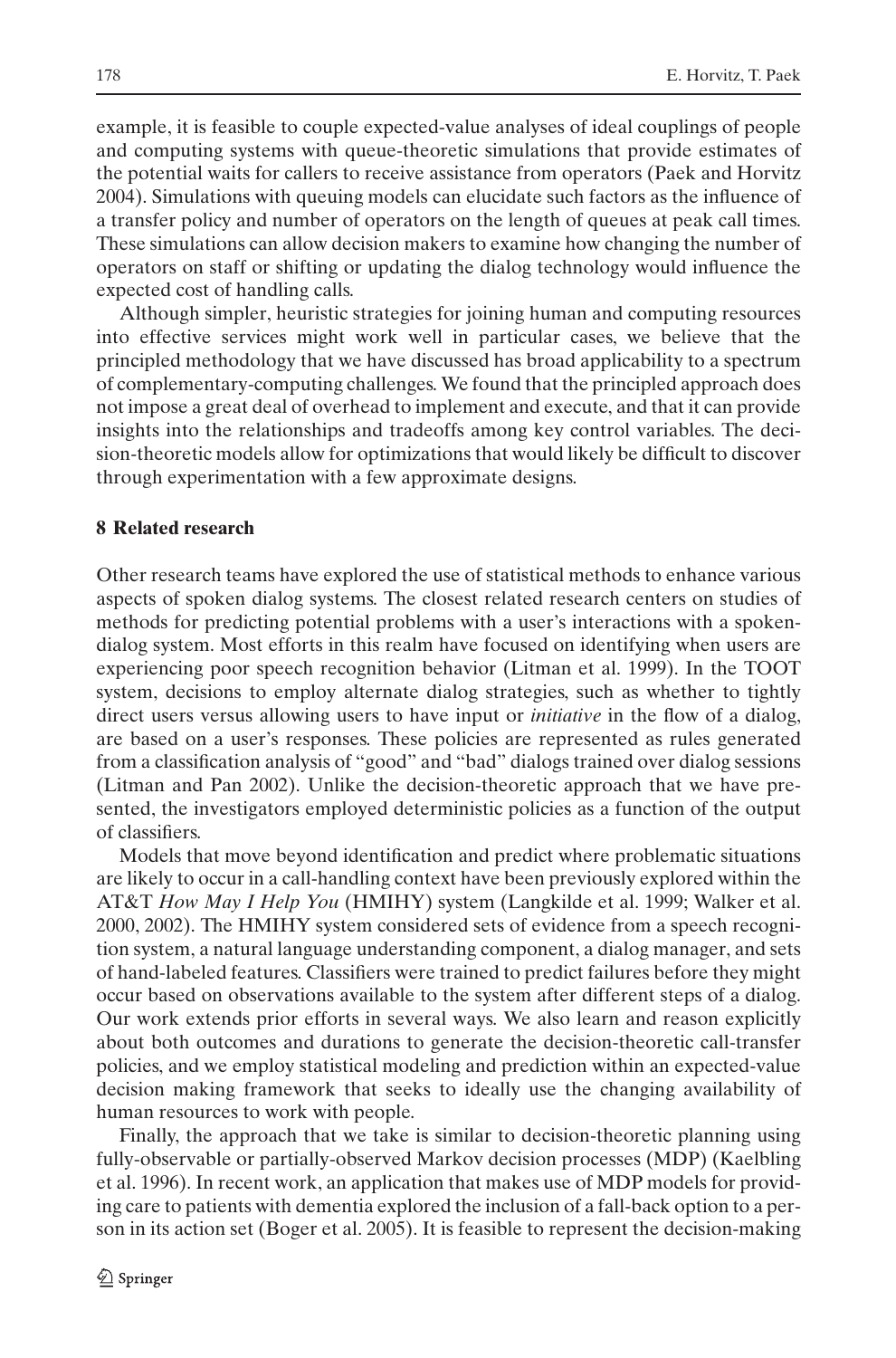task of transferring to an operator as an MDP. However, using an MDP would require the overhead of formulating a stochastic transition model, assuming a Markov assumption on the state space, and decomposing the objective function into local rewards, mapped to each state. In contrast to the MDP approach, we have learned rich models at several successive stages of a dialog, where the models predict the ultimate long-term outcome and expected durations of the session.

#### **9 Summary and conclusion**

We focused on the use of the predictive models in an expected-time analysis to identify the best time to transfer a caller automatically to a human operator at different points in callers' interactions with a legacy automated call-handling system. We presented the case study as an example of a larger space of opportunities in the realm of complementary computing, pursuing the development of ideal configurations, patterns of initiative, and workflows within systems composed of people and computational components.

We discussed the abstraction of the flow of interaction of an automated dialog system into a set of conversational steps, the collection of competency and progressrelated data as callers progressed through the dialog steps, and the construction of predictive models via machine learning from data that had been logged by a voice routing system in use for several years at our organization. We demonstrated the construction of models that can predict, at each step within a dialog, the ultimate outcomes of interactions with an automated dialog system, and the expected durations of time of the session, conditioned on each outcome. Then, we presented policies that transfer calls away from a legacy system, based on an objective function that seeks to minimize the overall interaction times for callers. We discussed how the policies can be executed, relying on the inferences from the learned models about the ultimate outcomes and durations under uncertainty. We tested the behavior of the policies within a simulation environment that uses as test cases real-world calls that had been logged by the legacy automated dialog system. We examined recommended transfer actions, conditioned on different assumed wait times for accessing a human operator. The studies with the time minimization policy showed that the decision-theoretic policies, driven by the learned models, can save callers time. After investigating the time-minimization policies, we reviewed a more detailed preference model that represents multiple dimensions of cost and value in a complementary-computing solution. The extended model highlights directions in utility assessment, data collection and modeling for complementary-computing solutions.

The methods and studies demonstrate specifically the value of employing the decision-theoretic policies for transferring callers to human operators. More generally, the methodology demonstrates how we can use machine learning to characterize an automated service, and then apply inference with learned models to build a more reflective service that can reflect about the best times to engage human resources to assist with solving problems.

We hope that the methods and case study we presented will stimulate additional interest in opportunities for employing machine learning and expected-value decision making to weave computational and human resources together into effective composite systems. We believe that there is a large space of opportunities with employing analogous learning and reasoning in other realms to guide the design, fielding, and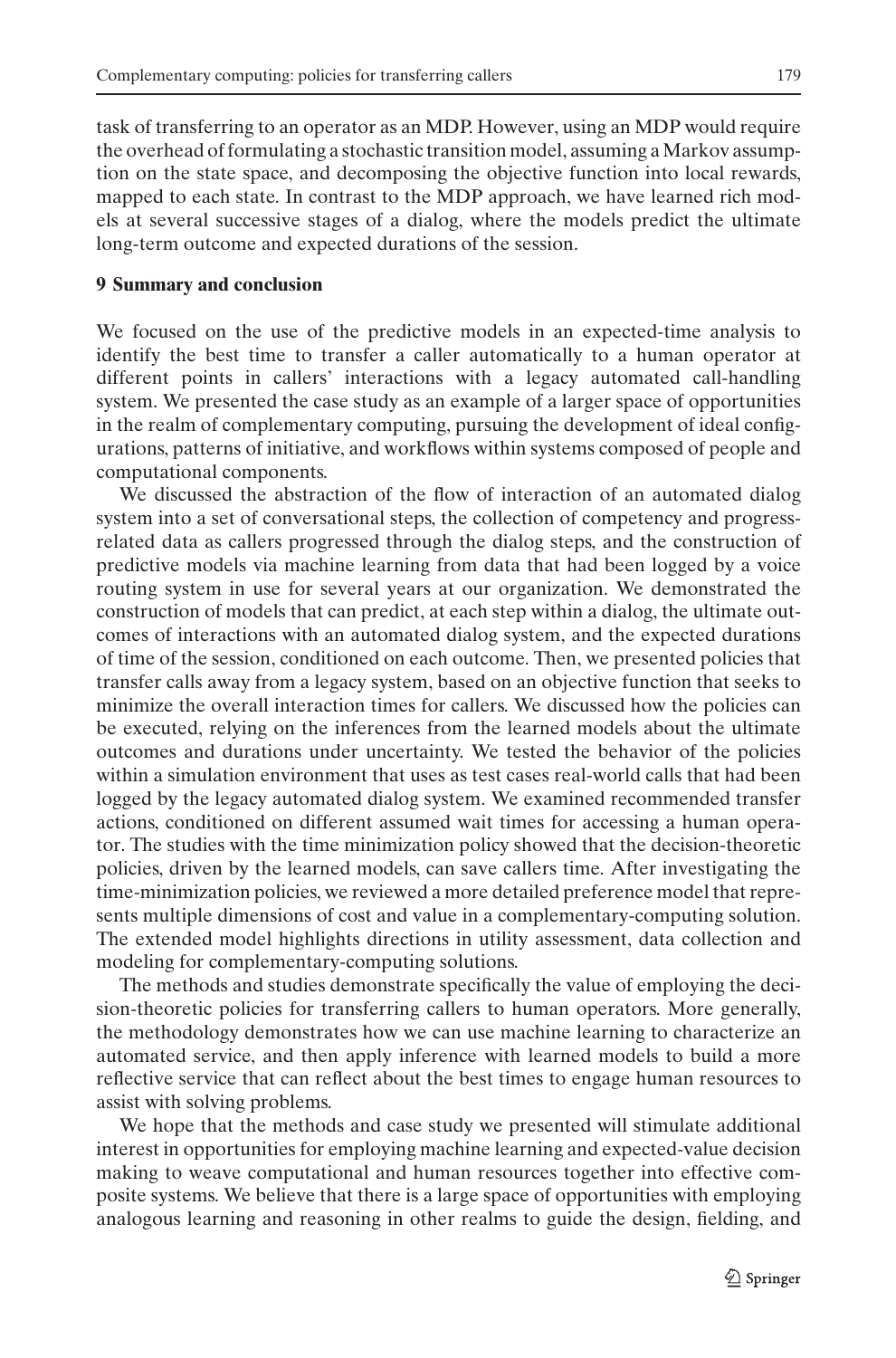testing of complementary-computing solutions that optimize the way people and machines work together to deliver solutions and services.

**Acknowledgments** We thank Johnson Apacible for support with the data extraction and analysis and Robert Moon for assistance with gaining access to the VoiceDialer logs.

# **Appendix I: Observational evidence used in models**

# **Dialog status log**

- **numSteps**: The number of steps as defined by the logging system; the number does not necessarily match the number of utterances.
- **systPrompts**: The prompt type sequences such as 'Greeting with Operator Option' followed by 'Confirm Top Choice,' followed by 'Spell First Name,' etc.
- **userAnswerTypes**: User answer sequences such as 'Name' followed by 'Spelling'.
- **numOfTurns**: The number of turns, defined as the number of user utterances.
- **numOfNameAttemptsDetected**: The number of name attempts detected by the recognizer. At times, for a single utterance, there may be two name attempts detected, depending on whether the recognizer goes through a second pass.
- **numNBestList**: The number of the *n*-best lists generated by the recognizer. This number does not necessarily match numOfNameAttemptsDetected.
- **reco\_date**: The date of the interaction. As employees leave and new employees are hired, the efficacy of the language model for different requests may change over time.

## **Speech recognition features-base level**

For any observed feature\_*i*, the index *i* represents the *i*th utterance.

- **maxRedundFirstNames**: Maximum number of times a first name is repeated in the *n*-best list; i.e., the cardinality of the most frequently occurring first name.
- **maxRedundFirstNames**: Maximum number of times a first name is repeated in the *n*-best list.
- **maxRedundLastNames**: Maximum number of times a last name is repeated in the *n*-best list.
- **maxRedundFullNames**: Maximum number of times a full name is repeated in the *n*-best list.
- **freqRedundFirstNames**: Number of distinct first names that have one or more repetitions in the list; i.e., the cardinality of distinct names that are found to be repeated
- **freqRedundLastNames**: Number of distinct last names that have one or more repetitions in the list.
- **freqRedundFullNames**: Number of distinct full names that have one or more repetitions in the list.
- **count**: The number of items in the current *n*-best list.
- **sum**: The sum of all the confidence scores.
- **maximum**: The maximum confidence score.
- **minimum**: The minimum confidence score.
- **range**: The difference between the maximum and minimum confidence scores.
- **median**: The median confidence score if any.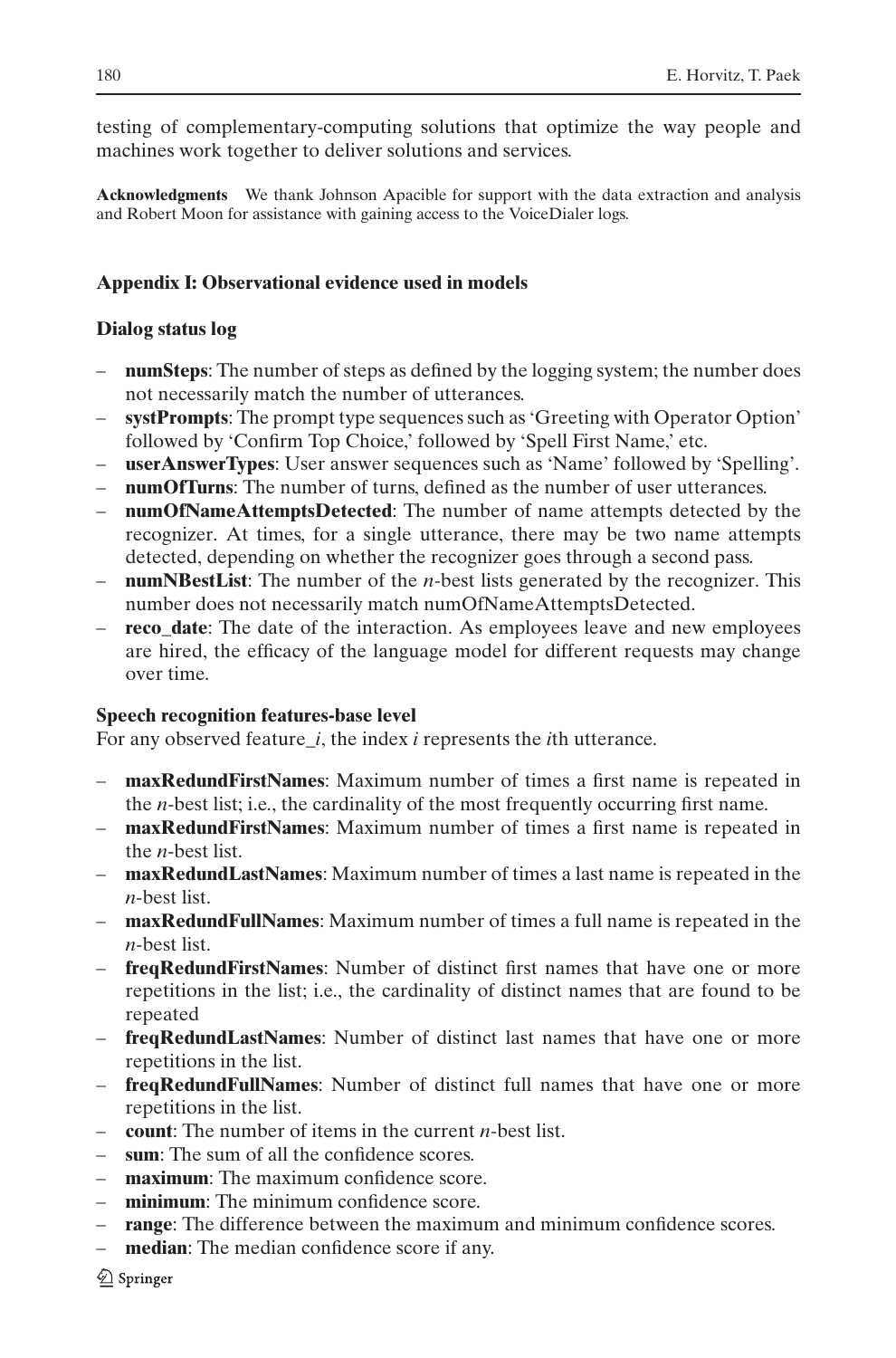- **arith mean**: The arithmetic mean of the confidence scores.
- **geo** mean: The geometric mean of the confidence scores.
- **greatestConsecDiff**: The greatest difference between any two consecutive confidence scores, if there are two or more confidence scores.
- **variance**: The variance of the confidence scores.
- **standard dev**: The standard deviation of the confidence scores.
- **standard\_error**: The standard error of the confidence scores.
- **mode**: The mode of the confidence scores.
- **modeFreq**: The frequency of the mode.
- **skewness**: The skewness of the distribution of confidence scores.
- **kurtosis**: Kurtosis of the distribution of confidence scores.

## **Speech recognition feature-combinations**

For any observed feature\_*i\_j*, the index *i* and *j* represent the *i*th and *j*th utterance, respectively.

- **maxRedundFirstNamesBtw\_i\_j**: The maximum number of times any first name is repeated between the *i*th and the *j*th *n*-best lists; i.e., the cardinality of the most frequently occurring first name between lists.
- **maxRedundLastNamesBtw\_i\_j**: The maximum number of times any last name is repeated between the *i*th and the *j*th *n*-best lists.
- **maxRedundFullNamesBtw\_i\_j**: The maximum number of times any full name is repeated between the *i*th and the *j*th *n*-best lists.
- **freqRedundFirstNamesBtw\_i\_j**: The number of distinct first names that have one or more repetitions in both the *i*th and *j*th *n*-best lists; i.e., the cardinality of distinct first names that repeat between lists.
- **freqRedundLastNamesBtw\_i\_j**: The number of distinct last names that have one or more repetitions in both the *i*th and *j*th *n*-best lists.
- **freqRedundFullNamesBtw\_i\_j**: The number of distinct full names that have one or more repetitions in both the *i*th and *j*th *n*-best lists.
- **getsBetterBtw\_i\_j**: Whether the average confidence score is higher in the *j*th utterance than in the *i*th utterance
- **topScoreDiffBtw\_i\_j**: Difference between the *i*th and *j*th top confidence scores

## **References**

- 1. Biermann, A.W., Inouye, R.B., McKenzie, A.: Methodologies for automated telephone answering. In: Proceedings of ISMIS, Saratoga Springs, NY, pp. 1–13 (2005)
- 2. Boger, J., Poupart, P., Hoey, J., Boutilier, C., Fernie, G., Mihailidis, A.: A decision-theoretic approach to task assistance for persons with Dementia. In: Proceedings of IJCAI, Edinburgh, Scotland, pp. 1293–1299 (2005)
- 3. Chickering, D.M., Heckerman, D., Meek, C.A: Bayesian approach to learning Bayesian networks with local structure. In: Proceedings of UAI, Providence, RI, Morgan Kaufmann, pp. 80–89 (1997)
- 4. D'Agostino, D.: Weak speech recognition leaves customers cold, CIO Insight, Ziff-Davis. http://www.cioinsight.com/print\_article2/0,1217,a=168124,00.asp. cited 29 Dec. 2005
- 5. Friedman, N., Goldszmidt, M.: Learning Bayesian networks with local structure. In: Proceedings of UAI, Portland, OR, Morgan Kaufmann, pp. 252–262 (1996)
- 6. Hearst, M.A., Trends and Controversies.: Mixed-initiative interaction IEEE Intelligent Systems vol. 14(5), pp. 14–23 IEEE Computer Society, Silver Spring, MD (1999)
- 7. Horvitz, E.: Principles of mixed-initiative user interfaces. In: Proceedings of the SIGCHI, Pittsburgh, PA, ACM Press, pp. 159–166 (1999)